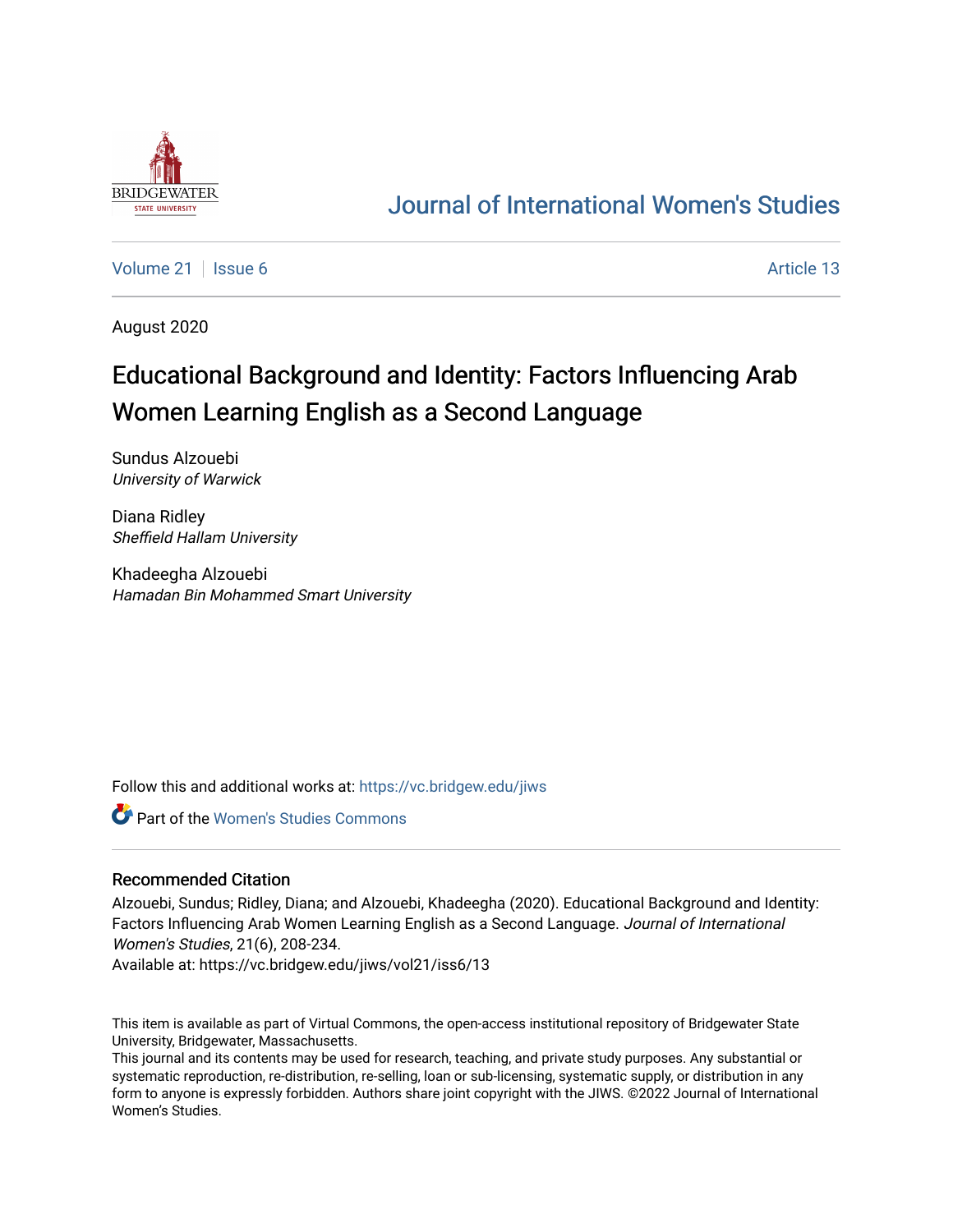#### Alzouebi et al.: Factors Influencing Arab Women Learning English

This journal and its contents may be used for research, teaching and private study purposes. Any substantial or systematic reproduction, re-distribution, re-selling, loan or sub-licensing, systematic supply or distribution in any form to anyone is expressly forbidden. ©2020 Journal of International Women's Studies.

#### **Educational Background and Identity: Factors Influencing Arab Women Learning English as a Second Language**

By Sundus Alzouebi,<sup>1</sup> Diana Ridley<sup>2</sup> and Khadeegha Alzouebi<sup>3</sup>

#### **Abstract**

In the UK, being unable to communicate in English is a significant barrier to social inclusion. Each ESOL student brings a wealth of cultural experience and diversity to the country, but without sufficient proficiency in English to interact outside the home, migrants, refugees and settled communities struggle to integrate, can feel socially isolated and struggle to find employment.This is even more so for women, many of whom have childcare responsibilities. Arab women form a large proportion of the ESOL population, and often come from diverse backgrounds; some with high-level academic qualifications from their home countries and others who never attended school. Despite these stark differences, what commonly brings the ESOL class together is a genuine motivation to learn a language that is vital to living a more inclusive life in the UK.

Over the past few decades, numerous studies have investigated contrastive linguistics and the transfer errors of Arab students learning English (Scott and Tucker, 1974; Hanania and Gradman, 1977; Altakhaineh, 2010). Recent research, however, has hardly addressed the complex social, cultural and interactional influences on their learning processes. With a focus on ESOL students in South Yorkshire, the present study employs ethnographic methods, including questionnaires, lesson observations and focus groups, with ten female Arab learners of English, to shed light on the role of educational background and identity on language development. The findings reveal an interesting intersection of educational background and self-efficacy beliefs and highlight the significance of perceived identity in language learning. The study concludes with

<sup>1</sup> Sundus Alzouebi, Sundus Alzouebi, certTESOL, BA (Hons), PGCE, QTS, MA [\(s.alzouebi@warwick.ac.ae\)](mailto:s.alzouebi@warwick.ac.ae) Warwick University, UK. Sundus Alzouebi graduated with a master's from Sheffield Hallam University and is currently undertaking a PhD in intercultural communication and second language teaching at the University of Warwick. Sundus' research interests include the theory and practice of intercultural learning within second language education. She has taught English as a Second Language in the UK and the Middle East, and much of her research has focused on Arab learners of English in particular.

<sup>2</sup> Dr. Diana Ridley, BA, RSA Cert TEFL, PGCE, MA, PhD [\(d.m.ridley@shu.ac.uk\)](mailto:d.m.ridley@shu.ac.uk) Sheffield Hallam University, UK. Diana is a Senior Lecturer in TESOL at Sheffield Hallam University. She teaches on both the distance learning and full-time campus-based masters courses in TESOL and has substantial experience of both masters and PhD research supervision. She acts as an External Examiner for masters in ELT and TESOL programmes at other universities. Diana is particularly interested in the way student writers develop their own voice and persuasive argument in their writing through an effective integration of source material. More generally, her research interests are in academic literacies, e-learning and genre and disciplinarity.

<sup>3</sup>Dr. Khadeegha Alzouebi, BA (Hons), QTS, MA, MEd, PhD, Hamadan Bin Mohammed Smart University, Program Chair. Dr. Khadeegha has a PhD in education from the University of Sheffield, England. She also has an MEd and an MA in Education from the University of Sheffield, England. Dr. Khadeegha has worked extensively on educational policy, school reform, school effectiveness and innovation change management both in the UK and in the United Arab Emirates. She has over 23 years of experience in the education field in many capacities from working on educational policy, working with government, higher learning and private think-tank organisations.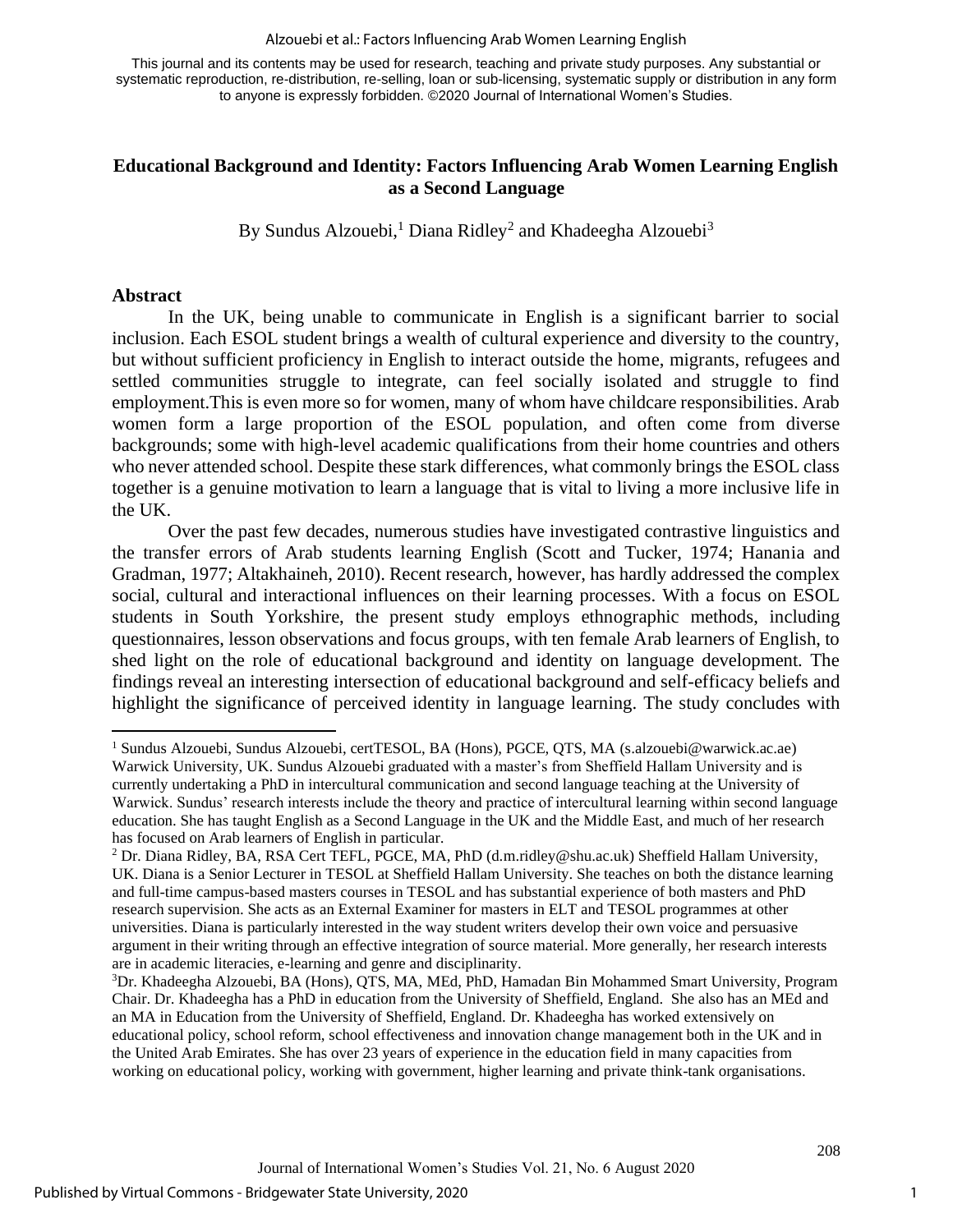recommendations for practitioners to employ in the ESOL classroom and draws particular attention to the need for more one-to-one sessions between student and teacher at the start of courses and greater opportunities to work on practical individual learning plans. This is to allow teachers to thoroughly get to know their learners and ask the necessary questions that will enable them to prepare effective lessons, conduct beneficial formative assessments and support their students to become more productive learners of English, in turn unlocking their potential to converse more confidently and apply the acquired skills in wider society.

*Keywords:* ESOL (English for Speakers of Other Languages), adult community learning, identity, motivation, L1 (First Language), L2 (Second Language), SLA (Second Language Acquisition), ILPs (Individual Learning Plans).

#### **Introduction**

For most immigrants, attending ESOL lessons at community centres, further education colleges and higher education institutions is the first step to learning English. With more than 180,000 students taking ESOL classes in England alone (a substantial reduction from 219,000 in 2010, due to funding cuts in the sector (NIACE, 2011)) - and a significant proportion of these being female Arabs- the need for research that examines the experiences of these learners and the strengths and challenges associated with their English language development has not been more pressing. The critical analysis of factors relating to educational background and perceived identity in this study aims to fill the evident gap in research and support teachers of ESOL, ESL and EFL to identify and address associated issues more effectively. This study is necessary for the promotion of integration and progression of this large group of learners.

#### *Background of the Study*

The development of a positive identity is regarded a prerequisite for successful learning (Lin, 2007). The link between language and identity has been acknowledged by anthropologists and social science researchers alike, with Holloway (1999) defining identity as the reference point from which an individual views him or herself and the world. Since individuals may be defined by the way they speak, language plays a central role in identity formation, and can subsequently have a notable effect on the promotion or inhibition of motivation for learning a second language. The theory of *psychology of place* (Fullilove, 1996) argues that it is through cultural association, or *familiarity*, that individuals develop knowledge and an identity connected to the sense of self, which ultimately emerges from one's intimate and immediate environment. Thus, since identity is the primary reference point for individuals, it is reasonable that the immediate cultural and educational background tied to a student's identity is valued.

According to Firth and Wagner (1997), research on Second Language Acquisition (SLA) has typically been preoccupied with language learning as an individual cognitive process. Much recent research on language learners and multilinguals, however, has undergone a shift in emphasis from "the interface between language use and linguistic development to the interface between language use and identity" (Block, 2007: 867). This study adopts a constructivist view of learner identity, one that resists static categorisations, but rather views it as "fragmented and contested in nature" (Block, 2007: 864). In the same way that individuals can recognise themselves as professionals or, for example, members of a specific gender or ethnic group, they should also be able to identify themselves as learners (Falsafi, 2010). Thus, while the construction of social,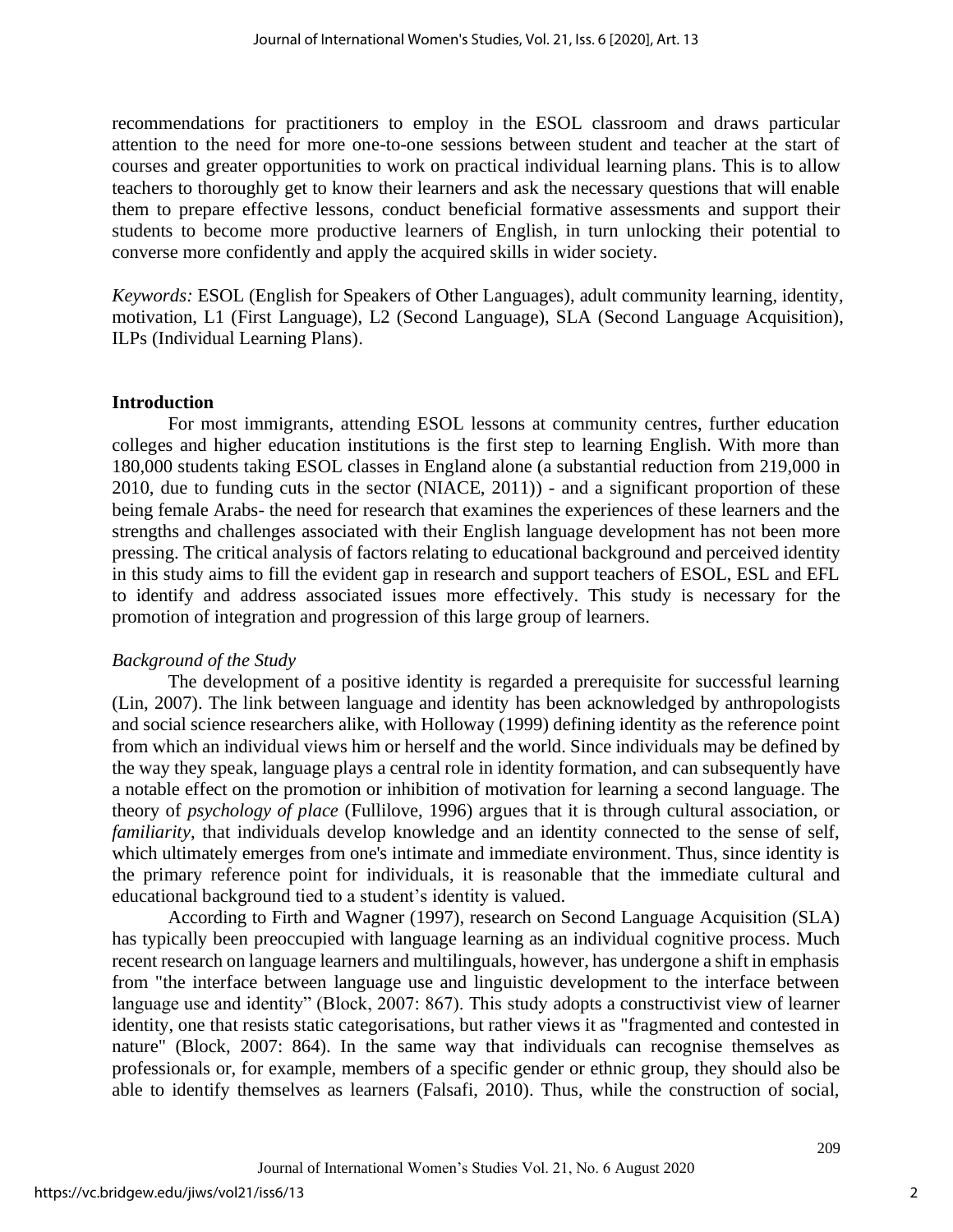gender and ethnic identities has been addressed at large (Frable, 1997), research on the concept of learner identity and its influence on second language learning is less available, despite its potential for facilitating the accomplishment of wider societal goals and challenges.

## *Problem Statement*

This study examines aspects of the ESOL experience in adult community learning institutions in South Yorkshire to reveal some of the challenges faced by female Arab students. Through qualitative and quantitative methods, this study attempts to examine two key research questions:

- 1. Does a link exist between individual and parental educational background, and the perceived progress of female Arab students on ESOL courses?
- 2. How can ESOL practitioners use information on learners' educational background and identity to effectively engage students and improve learner achievement?

In this investigation, a wealth of rich data was uncovered, including feelings, perspectives and responses to both open and closed questions, which should aid other practitioners in understanding the challenges faced by Arab women learning English. Social and cultural implications also became evident in the study as barriers to progress that even the learners had not previously acknowledged.

## *Hypothesis*

- 1. Parental educational background has a positive effect on the second language learning aptitude of their offspring.
- 2. ILPs and one-to-one time with tutors can be utilised more effectively to improve understanding of students' backgrounds and facilitate tailoring of learning to individual needs.

#### *Objectives*

The objectives are to:

- 1. Explore the relationship between each of the factors of educational background and identity on perceived success in learning English as a second language.
- 2. Examine the expected and unexpected challenges of learning ESOL for Arab women.
- 3. Propose specific actions that practitioners can implement to enhance classroom dynamics and improve language learning efficiency.

#### *Significance of the Study*

The significance of the study lies in its investigation of factors which contribute to the struggles, or clear successes, of Arab women learning English, with a desire to ascertain if, in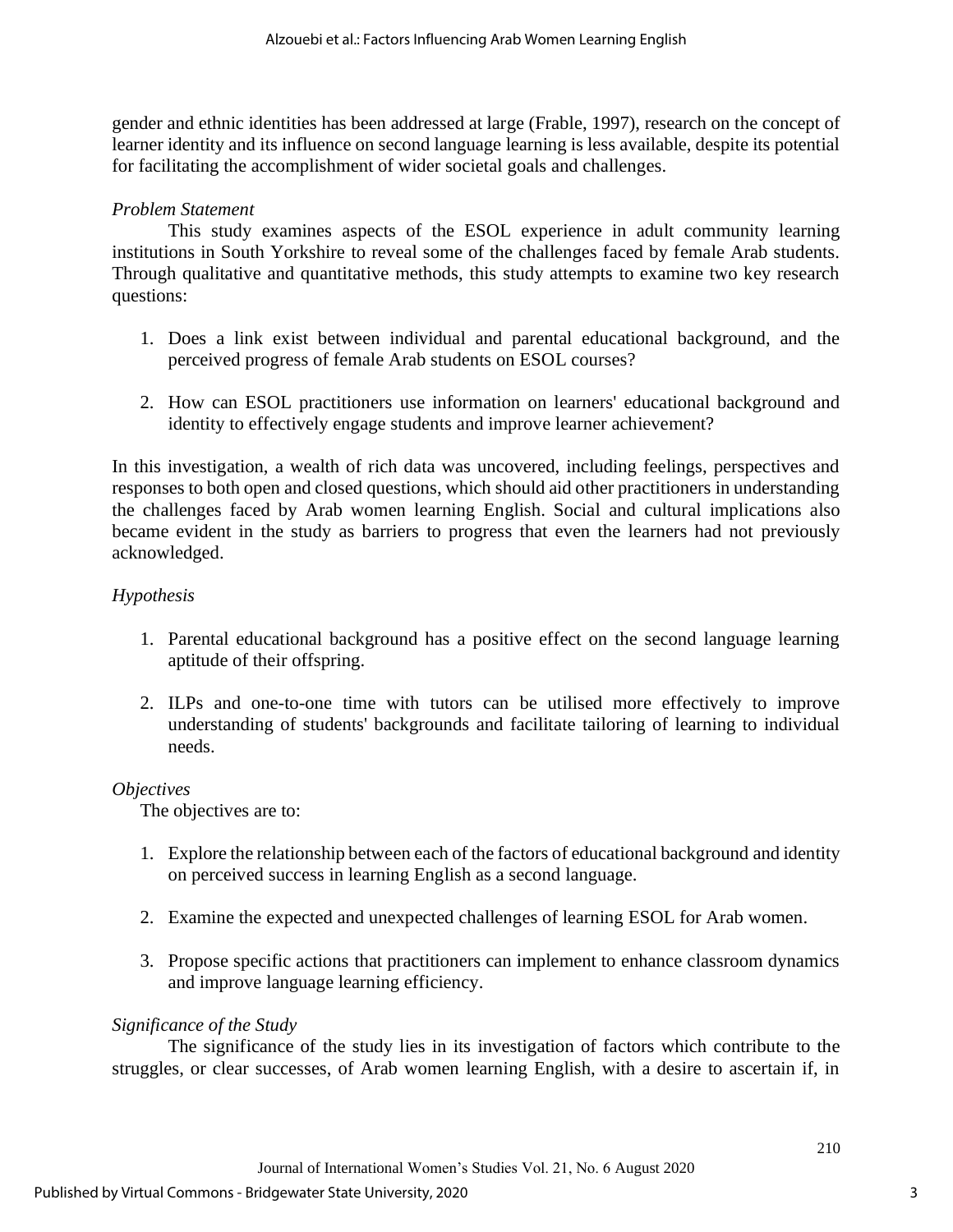reality, challenges faced by these learners are solely related to their educational background and/or identity.

#### **Methods**

#### *Data Collection*

The paradigm that informed this research process was of an Interpretivist nature, defined by Burton and Bartlett (2009: 21) as "not viewing society as having a fixed structure […] because the social world is created by the interactions of individuals". This approach was adopted as it was the most appropriate for the research questions and the intention to "interpret the specific" by understanding the meanings behind the actions of the participants (Cohen, Manion and Morrison, 2011: 35). The research was conducted through a mixed methods enquiry, where two of the data collection methods- observations and the focus group- were qualitative, and the questionnaire was quantitative. Ten participants completed the questionnaire, seven were observed in ESOL classes and six took part in the focus group. A demographic snapshot of the participants in the research is provided in Figure 1.

We decided to go with convenience sampling, as the sample was selected primarily on the basis of what we were able to access. Whilst this is an approach in small-scale pieces of research , one of the strongest rationales for this method is in this particular study is that the group under study are not generally easy to access but we were able to establish a sufficient degree of contact and trust with all the participants in order to be able to conduct a viable piece of research.

We focused our research on an in-depth study on a smaller number of participants to allow us to develop more complex insights. This meant studying people who are not representative of a wider population, but who are worth studying precisely because they represent exceptional, critical or intense examples of the phenomenon (learning English) which we are interested in. This particular source of data which we were able to access in a way that is unusually rich, and which could not be obtained in the same way by other researchers. Our findings are not, therefore, straightforwardly generalizable to a wider population, but nevertheless have the potential to generate valuable insights. The basic aim here, though, is to be able to say something theoretically about the findings from the particular sample we have studied in a way that generates insights about other cases or contexts. One implication of this is that our study is based on non-probability samples is designed in a way that is consciously informed by both existing theoretical debates and the development of new theories.

The mixed methods approach has openly been recognised as one which increases validity (Jick, 1979). Whilst it is acknowledged that all methods have limitations, a mixed methods approach allows biases inherent in any single method to neutralise or cancel those of others. As a result, triangulation was established as a means for seeking convergence across a number of data collection methods, and in this study, facilitated a more reliable assessment of the factors influencing Arab women's progress in ESOL as the data was approached from different vantage points. The objective of the methods employed in the present study was to probe, primarily, the female learners' thoughts, values, "prejudices perceptions, views and feelings" on the subjects of identity, interaction and second language learning progress (Wellington, 2008: 71). Whist the overarching purpose of the questionnaires and focus group was to elicit the unobservable, we were not looking to establish any inherent truth. Postmodernist theory has, after all, taught us that there is "no single or absolute truth in social situations" (Usher and Edwards, 1994: 19 cited in Wellington, 2008: 71).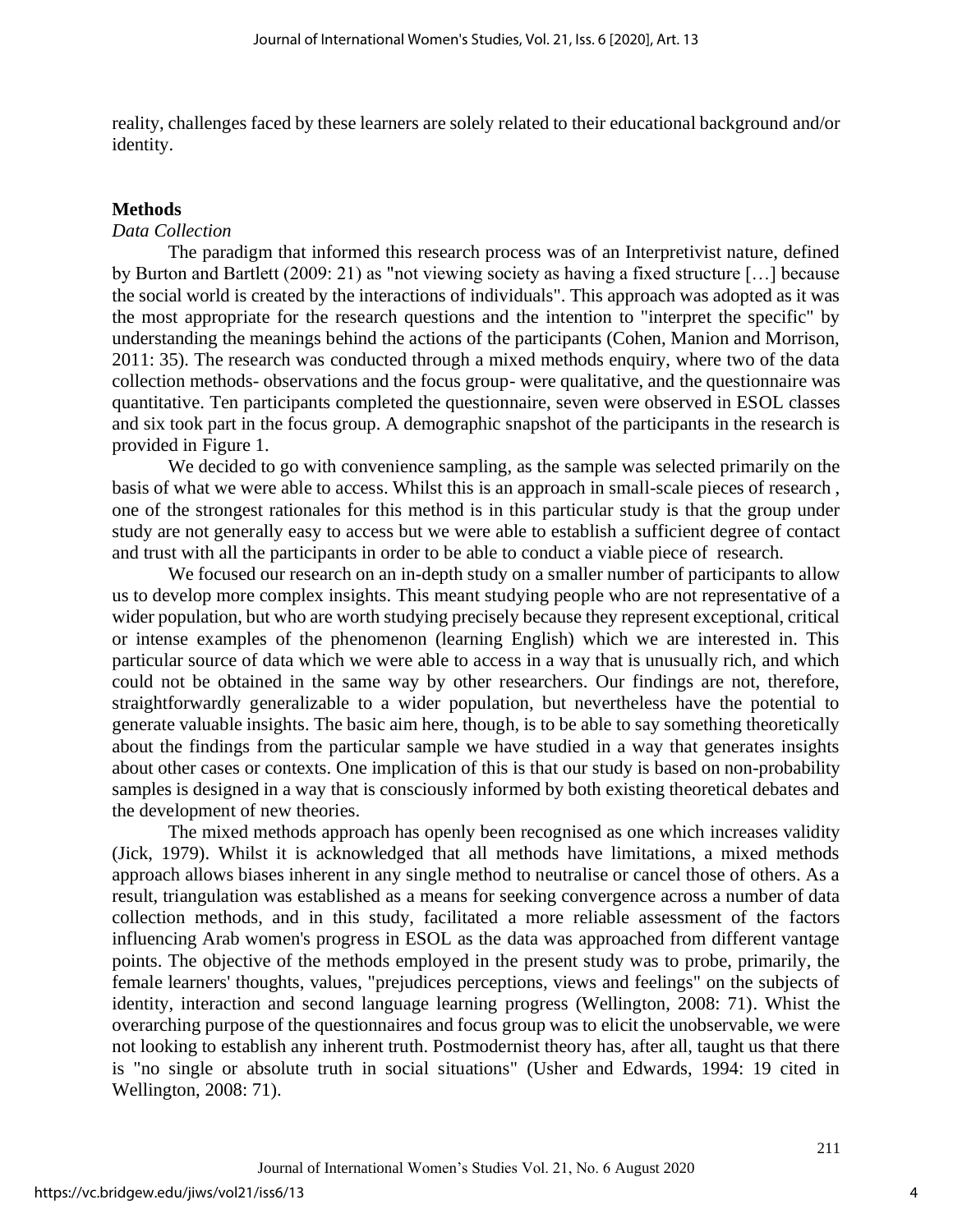Prior to data collection, all participants were clearly informed of the purpose of the research that their contributions would remain confidential and their true names not used. Voluntary informed consent was sought and confirmed through a Research Participant Consent Form (Appendix 1).

|                | Age<br>(years) | <b>Martial</b><br><b>Status</b> | <b>Country</b><br>of Origin | <b>Length of</b><br><b>Time in</b><br>UK (years) | <b>Number of</b><br><b>Children</b> | <b>Employment</b><br><b>Status</b> |
|----------------|----------------|---------------------------------|-----------------------------|--------------------------------------------------|-------------------------------------|------------------------------------|
| Ro'aa          | 24-29          | Married                         | Libya                       | Less than 1                                      | $\theta$                            | Unemployed                         |
| Fayrouz        | 24-29          | Married                         | Iraq                        | $4 - 6$                                          | $\overline{2}$                      | Unemployed                         |
| Kadija         | 24-29          | Married                         | Yemen                       | $7-9$                                            | $\overline{2}$                      | Unemployed                         |
| Amal           | $30 - 35$      | Married                         | Iraq                        | $4 - 6$                                          | $\mathbf{1}$                        | Unemployed                         |
| Anisa          | $30 - 35$      | Single                          | Libya                       | Less than 1                                      | $\mathbf{0}$                        | Employed<br>(Teacher of<br>Arabic) |
| <b>Sanaa</b>   | $30 - 35$      | Married                         | Libya                       | $4 - 6$                                          | $\overline{2}$                      | Unemployed                         |
| <b>Abidah</b>  | $36 - 41$      | Married                         | Yemen                       | $10-12$                                          | 3                                   | Unemployed                         |
| Zeynah         | 36-41          | Married                         | Yemen                       | $10-12$                                          | 3                                   | Unemployed                         |
| <b>Maysoon</b> | $42 - 47$      | Widowed                         | Sudan                       | $20 - 22$                                        | 6                                   | Unemployed                         |
| <b>Rinaad</b>  | $48 - 53$      | Married                         | Saudi<br>Arabia             | $20 - 22$                                        | $\overline{4}$                      | Unemployed                         |

## **Figure 1: Profile of Participants**

The present study focused only on Arab women learners of English. For most immigrants, attending ESOL lessons at community centres and further education colleges is the first step to learning English. With over 114,000 students taking ESOL classes in England in 2016-17 alone (albeit a significant drop from 179,000 in 2009-10 due to funding cuts in the sector- BIS, 2013) and 70% of ESOL learners being women, of Asian and Arab ethnicities in particular (BIS, 2013), the need for research that examines the experiences of these women and the challenges associated with their English language development has never been more pressing. In January 2016, the then Prime Minister, David Cameron, announced a "new £20 million community fund to teach English to isolated women." A parliamentary question response in October 2017 stated that 54,000 learners had been supported under the programmes since 2013; the classes were pre-entry level and focused on "women with no or very little English who are unlikely to access classes in more formal settings." (Parliament UK, 2017).

The response added that the Government had been reviewing the evidence on the cause of poor integration and would "bring forward plans for tackling these issues through a new integration strategy" (ibid).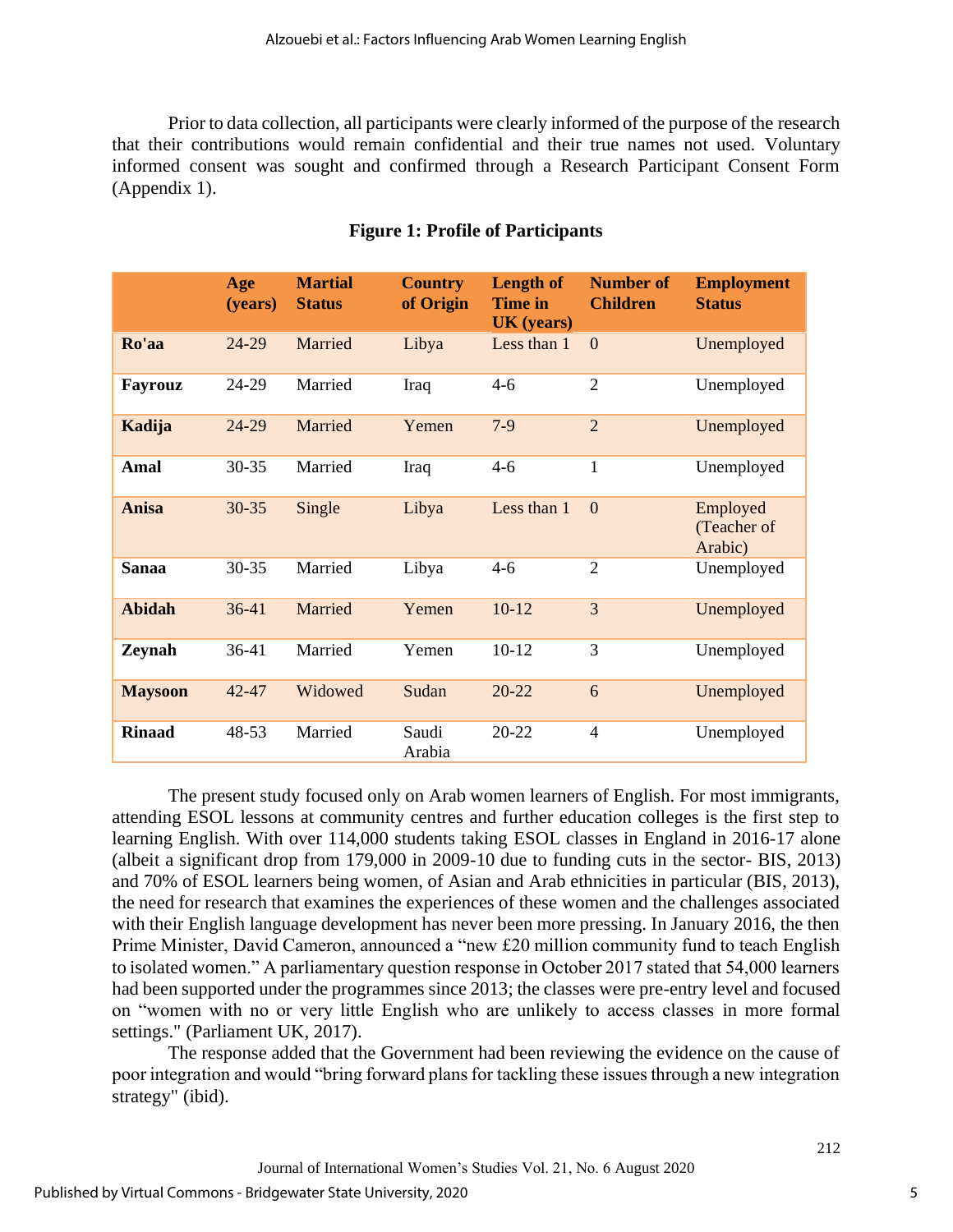The critical analysis of factors relating to educational background and identity in this study therefore aims to fill the evident gap in research and support teachers of English as a second language to identify and address such issues more effectively.

A randomized controlled trial to evaluate the impact of community-based English language classes was carried out by the Ministry of Housing, Communities and Local Government in May 2016, and found that participants in the trial who attended an 11-week language course "scored significantly higher on both language proficiency and social integration outcomes than those who had not attended." (HM Government, 2018: 39).

A report on Dame Louise Casey's review into opportunity and integration stated that English language proficiency issues were particularly worrying because poor English language skills "have been shown to create a number of disadvantages" and stand out "strongly as a barrier to progress" in relation to integration and economic success (Dame Louise Casey, 2016: 94). The report further contended that the advantages of English proficiency extended beyond labour market outcomes to include 'soft' skills and wider social benefits.

#### *Observations*

Researchers in the field of motivation have increasingly come to realise the limitations of psychologically based approaches, i.e. those which rely on the individual student and their selfreports of agreement with broad statements about motivation. Gardner (2006: 243), for example, argues that motivation "definitely cannot be assessed by asking individuals to give reasons for why they think learning a language is important to them", as reasons need to be supplemented with and evidenced by observable behaviours. Since a motivated person "expends effort, persists in the activities, attends to the tasks, shows desire to achieve the goal, enjoys the activities, etc.", a purely survey-based study will simply not capture the data required to allow a judgement on motivation and perceived identity to be made (ibid). Furthermore, aspects of the learning situation, such as the influence of the teacher, the group and the course, in addition to factors related to the learner, such as the desire for self-confidence and achievement, have been identified by to Dörnyei (2003) as having a major impact on language learning motivation, and thus conducting observations of students in class was indispensable in this research, and was the first stage of data collection. Notes were taken and recorded on an observation schedule every ten minutes during two ESOL lessons.

#### *The Questionnaire*

After piloting and redrafting the questionnaire, a final version comprising 58 questions across four sections was devised (Appendix 2). These asked questions about the students and their family, their English classes, perceptions of their progress, their language learning confidence and identity. The questions proceeded from the factual to the behavioural and from the general to the specific, and were particularly effective for addressing notions of identity, which may have been considered too sensitive to express verbally.

The benefits of employing Likert Scales in the questionnaire lie in their accommodation of participants' neutral or undecided feelings- a situation which became evident at the outset of the study. Furthermore, whilst it can be common for Likert Scale respondents to avoid selecting the extreme options, such as "strongly agree" or "strongly disagree", for fear of negative implications associated with these extreme ends, the scales themselves serve an invaluable function in research as they do not require the participant to provide a concrete 'yes' or 'no' answer, and therefore do not force the participant to take a stance on a particular topic. Rather, the Likert Scales allow them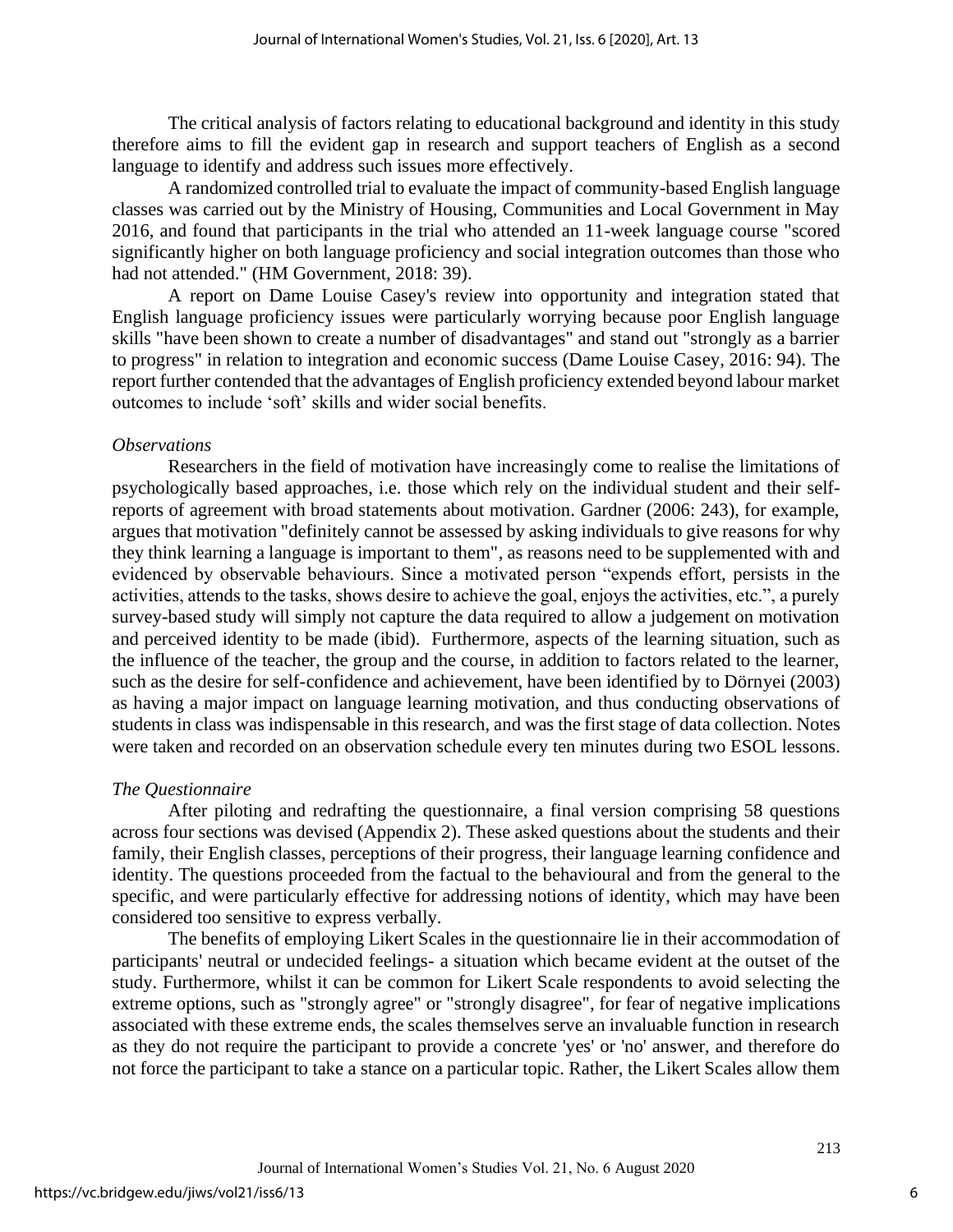to respond in a degree of agreement, in turn also simplifying the process for the respondent- an appreciated factor in this study since participants' first language was not English.

## *The Focus Group*

After implementation of the observations and questionnaires, a 45-minute timeslot was arranged to conduct a focus group with seven of the ten participants. The objectives of the focus group were to bring together the learners of English in a convivial setting and create an environment conducive to sharing their experiences of ESOL learning and the factors influencing this. Participation in the focus group itself appeared to empower the women as it essentially offered a platform where they could voice their opinions and be attentively listened to. The focus group was audio-recorded with participants' permission and notes were taken during and after the focus group. This research method proved the most beneficial to the study as it produced a substantial set of data in a relatively short period of time.

## **Results**

## *Educational background and language learning*

In response to the distributed questionnaire, seven of the ten participants stated that they attended school (to high school level) in their home country, and four of these were educated to degree level. Thomas and Collier's study (1997) indicated that the most significant variable determining the length of time taken to learn English as a second language was the amount of formal schooling students had received in their first language, and this was echoed in the questionnaire responses of the present study participants. Their confidence in English and ability to apply the language were, in their view, much to do with the fact that they had received a stable education in their home country, if not to degree-level, than at least to high school level.

## *List of Variables*

- 1. Educational background:
	- a. Number of years of formal schooling the participant had received in his first language. A key factor for all immigrants learning English in the UK is their level of education. Powell (2011) asserts that this can vary from illiteracy to degree level and can have a major bearing on how students learn in the classroom.
	- b. Education level of participant's parents. Parental education has a considerable effect on language acquisition, over and above eventual effects on the offspring's educational achievements (Dustmann, 1997). The magnitude of the conditional effect of this parental variable is surprising and agrees with the findings of studies on inter-generational mobility (Solon, 1992; Borjas, 1992).
- 2. Identity: Self-efficacy beliefs, perceived identity in language learning, cultural background, cultural association.
- 3. Home country: Country of origin
- 4. Length of time in the UK: Date of arrival in UK

Only two participants' mothers were educated to degree level, whilst two were educated to high school level and the remaining six reached a maximum of primary schooling. Only one of the participants' fathers was educated to degree level and one was educated to high school level, whilst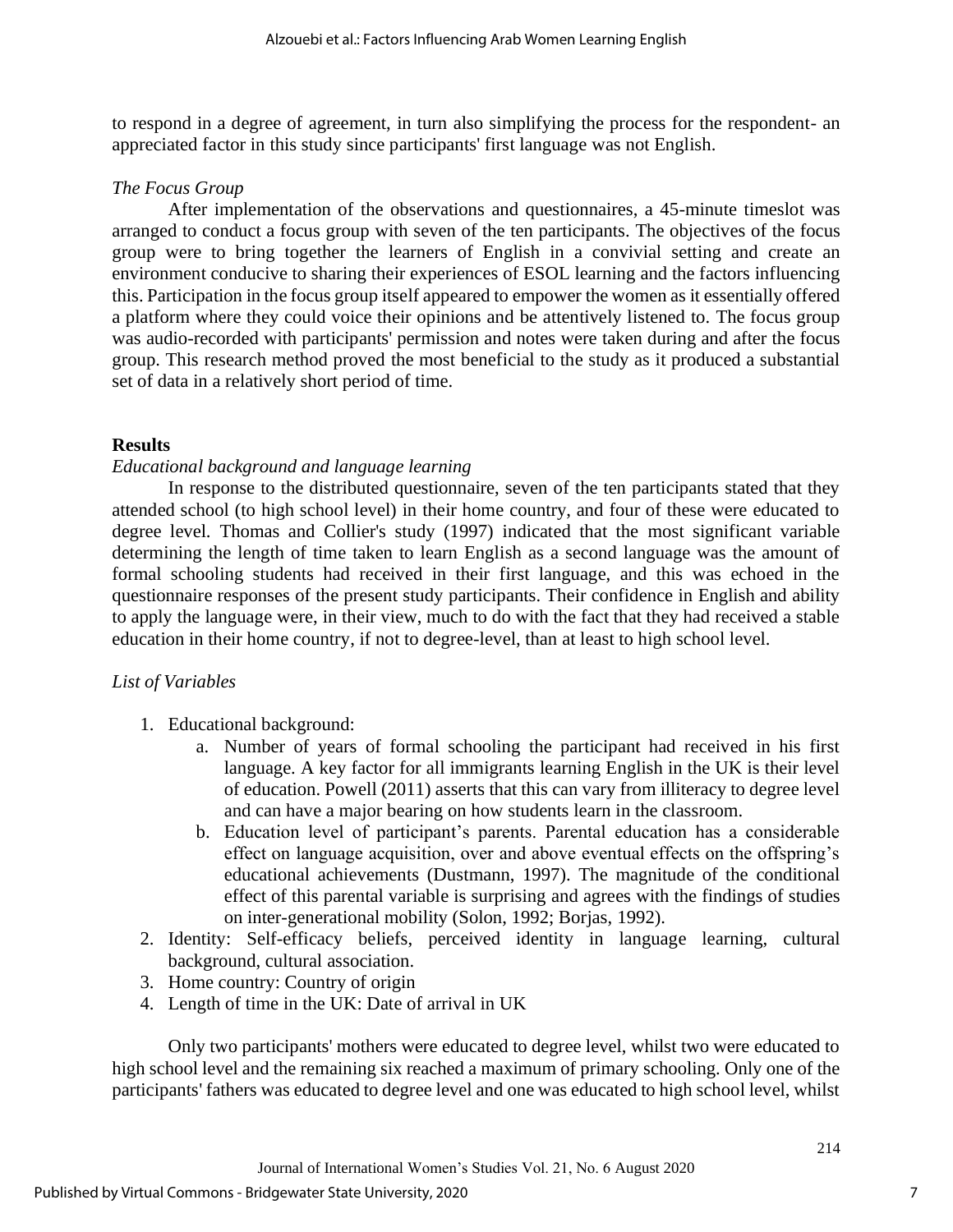the remaining eight had not received any form of formal schooling. Amal, who was herself educated to degree level, having graduated with a degree in Business Management from Iraq, was the daughter of an engineer who had instilled in his children a passion for academic excellence. Amal expressed greater confidence in English proficiency, both in person during data collection and, as expressed in her questionnaire, prior to enrolling on her ESOL course, than her peers whose fathers were not educated to degree level.

## *Identity and reputation in language learning*

Participants responded to the 22 identity-based Likert scale questions in the questionnaire to indicate the significance of each statement to their sense of identity, the results of which are presented in the chart below (Figure 2):

## **Figure 2: Participants' ranking of identity concepts**

| <b>STRONGLY AGREE</b>                                                                              |
|----------------------------------------------------------------------------------------------------|
| My personal values and moral standards                                                             |
| Being a wife and/or mother                                                                         |
| Being a good friend to those we really care about                                                  |
| My occupational choice and career plans                                                            |
| My religion                                                                                        |
| My reputation (what others think of me)                                                            |
| My social class, the economic group we belong to whether lower, middle or upper class              |
| My academic ability and performance (e.g. the grades we earn and comments we get from<br>teachers) |
|                                                                                                    |
| <b>AGREE</b>                                                                                       |
| My ethnic background                                                                               |
| My personal goals and hopes for the future                                                         |
| My feeling of belonging to my community                                                            |
| My physical appearance (my height, weight and the shape of my body)                                |
| My feeling of pride in my country, being proud to be a citizen                                     |
| My social behaviour, such as the way we act when meeting people                                    |
|                                                                                                    |
| <b>NEUTRAL</b>                                                                                     |
| My feeling of being a unique person (being different from others)                                  |
| Where we live or where we were raised                                                              |
| My physical abilities, being coordinated and good at athletic activities                           |
| My first language, or my regional accent or dialect                                                |
|                                                                                                    |
| <b>DISAGREE</b>                                                                                    |
| My political opinions or activities                                                                |
| Being an ESOL student as an adult                                                                  |
| My age, belonging to my age group or being part of my generation                                   |
|                                                                                                    |
| <b>STRONGLY DISAGREE</b>                                                                           |
| The things we own (my possessions)                                                                 |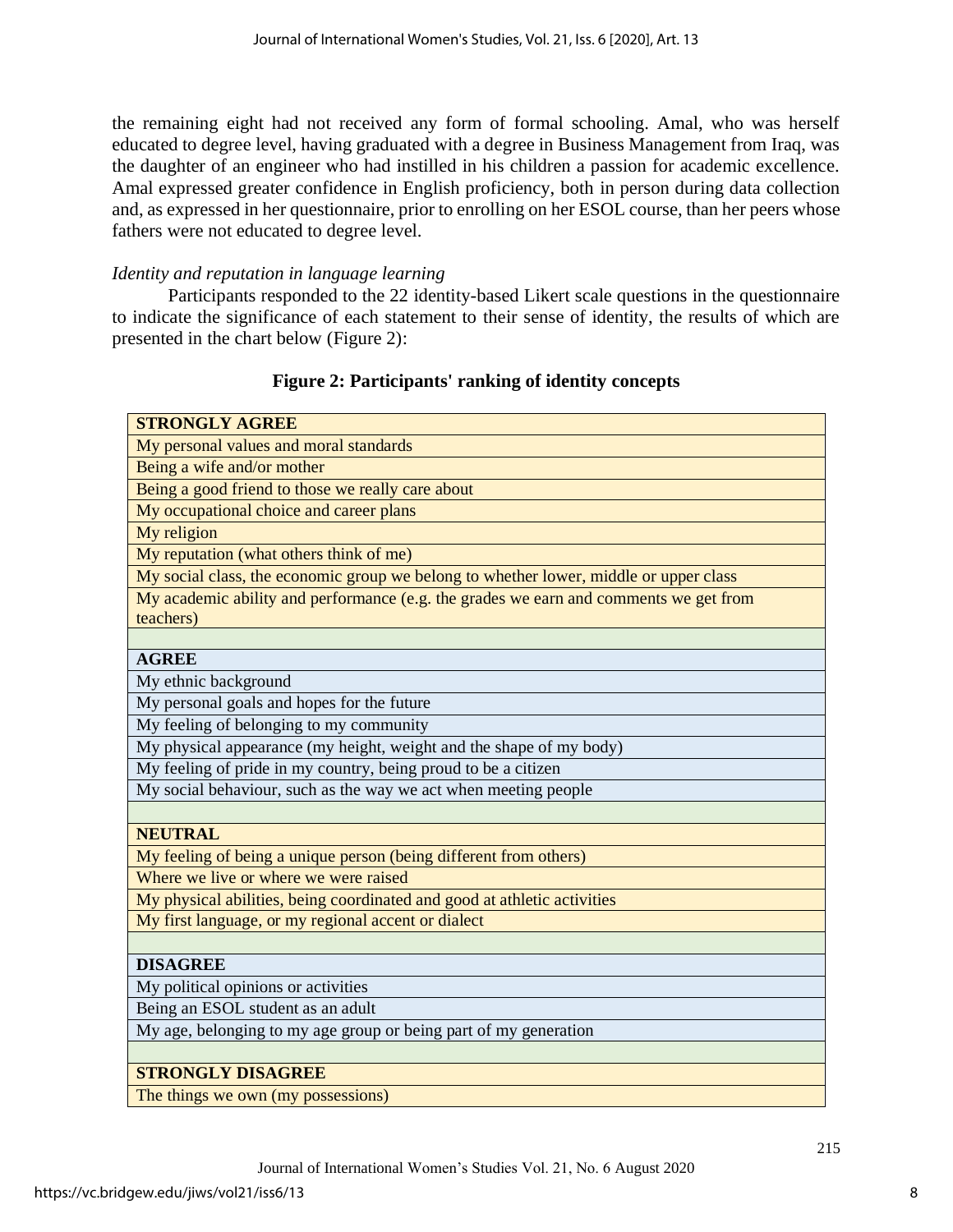For eight of the participants, reputation was of notable importance to their sense of who they were. Although the participants did not elaborate on this during the focus group, however my observations of the ESOL classes gave me real insight into how this could have been affecting their learning of ESOL in particular. A common occurrence for the participants was to avoid asking questions in class about content that they believed they should have prior knowledge of. For example, my position as observer at the side of the classroom, seated just outside the learners' horseshoe seating arrangement, allowed me to witness two of the participant students debating who was going to ask the tutor to repeat the difference between the present continuous and the present perfect tense. Apprehension about making mistakes on "easy" topics in front of the rest of the class led a number of learners to avoid asking for clarification. In situations such as these, the students would be heard expressing the fact that they did not understand a particular concept, but the question would seldom reach the tutor. Other students would ask their peers for clarification and this evidently sufficed in many, if not most, cases.

When asked about the use of their first language, Arabic, in ESOL classes, participants explained that when the message communicated to them, implicitly or explicitly, in class or at the institution is "leave your language and culture at the classroom door", they also leave a central part of who they are- their identities- at the door. When they feel this rejection, their personal and conceptual foundation for learning is undermined and, in turn, they are much less likely to participate actively and confidently in classroom activities. The participants' responses implied that it is insufficient for students' linguistic and cultural diversity to be passively accepted in class. Whilst answering the questions on identity in the questionnaire, the learners proposed that teachers and organisations should be more proactive in responding to this issue, and take the initiative to affirm students' linguistic identity. Thomas and Collier's research (1997) in particular highlighted the potential for the use of learners' native languages in the classroom. to foster second language proficiency.

| Variable no.1: Number of years of formal schooling participant received in her first |  |
|--------------------------------------------------------------------------------------|--|
| language                                                                             |  |

| Highest Level of Education Reached by Participant   No. of participants<br>in Home Country |  |
|--------------------------------------------------------------------------------------------|--|
| No formal schooling                                                                        |  |
| End of primary school                                                                      |  |
| End of high school                                                                         |  |
| End of university hachelor degree                                                          |  |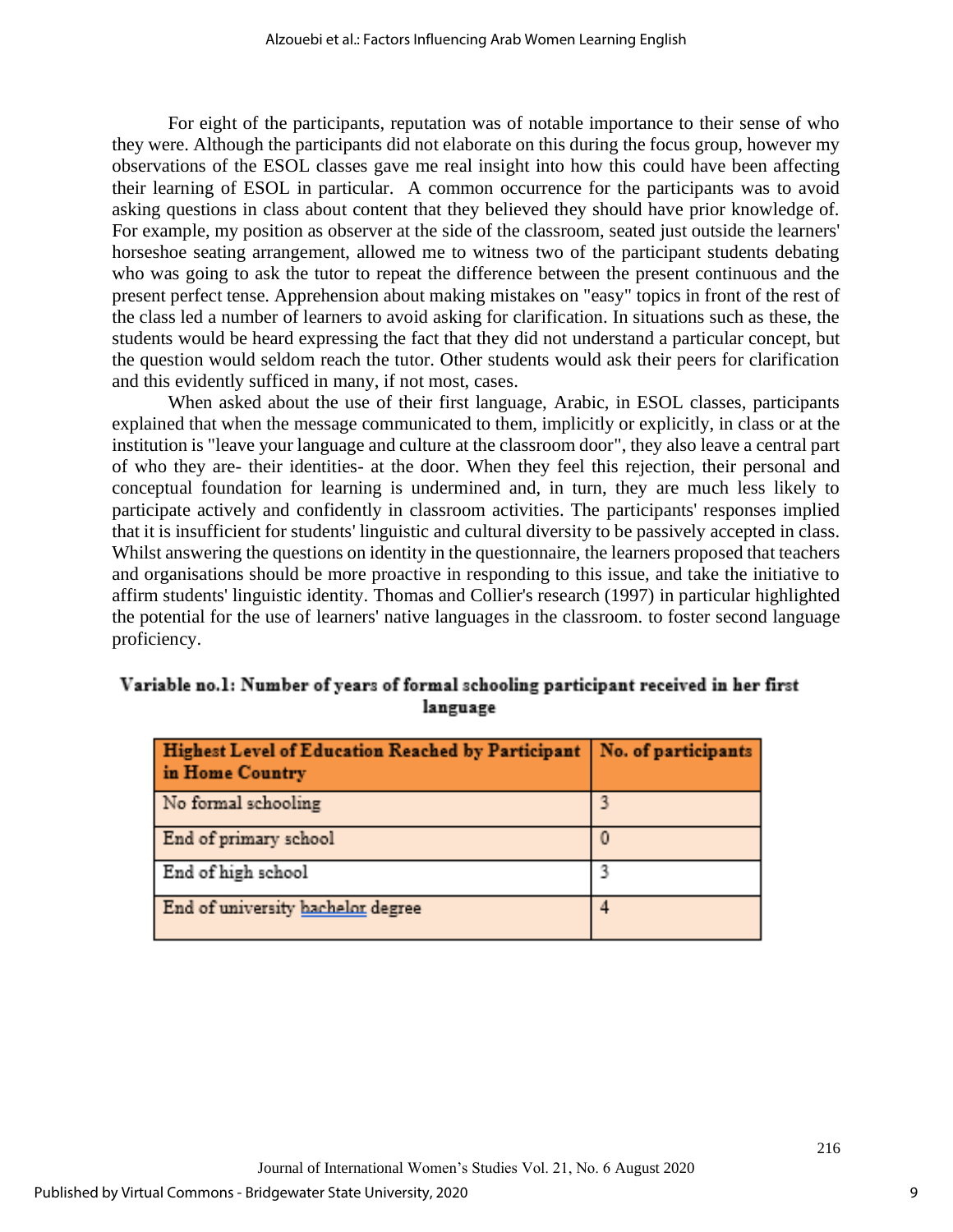| <b>Highest Level of</b><br><b>Education Reached</b><br>by Mother | No. of<br><b>Participants</b> | <b>Highest Level of</b><br><b>Education Reached by</b><br>Father | No. of<br>Participants |
|------------------------------------------------------------------|-------------------------------|------------------------------------------------------------------|------------------------|
| No formal schooling                                              |                               | No formal schooling                                              | 8                      |
| End of primary school                                            | 斋                             | End of primary school                                            | $\Omega$               |
| End of high school                                               | $\mathfrak{D}$                | End of high school                                               |                        |
| End of university<br>bachelor degree                             | $\overline{\mathcal{X}}$      | End of university<br>bachelor degree                             |                        |

## Variable no. 2: Education level of participant's parents

## *Family Responsibilities and investment in language learning*

From the observations, questionnaire responses and focus group contributions, it ultimately became evident that the participants viewed their attendance on ESOL courses as an investmentthat which Norton (2000) refers to as a gradual form of identity construction. Norris (2007: 657) states that identity is "constantly interactively constructed on a micro-level, where an individual's identity is claimed, contested and re-constructed in interaction and in relation to the other participants". The women's commitment to learning English as a second language in pursuit of a better future, whether in the UK or abroad, and whether for the purpose of self-advancement or to adopt the skills and knowledge required to become effective sources of support for their children and families, was discernible, and clearly one of the motivating factors for their progression. The learners' investment in second language learning was therefore essentially an investment in identity construction, embarking on this journey in order to gain the cultural capital in each of the Englishspeaking communities in which they chose to participate, from formal appointments with professionals such as doctors, to their everyday recreation and leisure activities.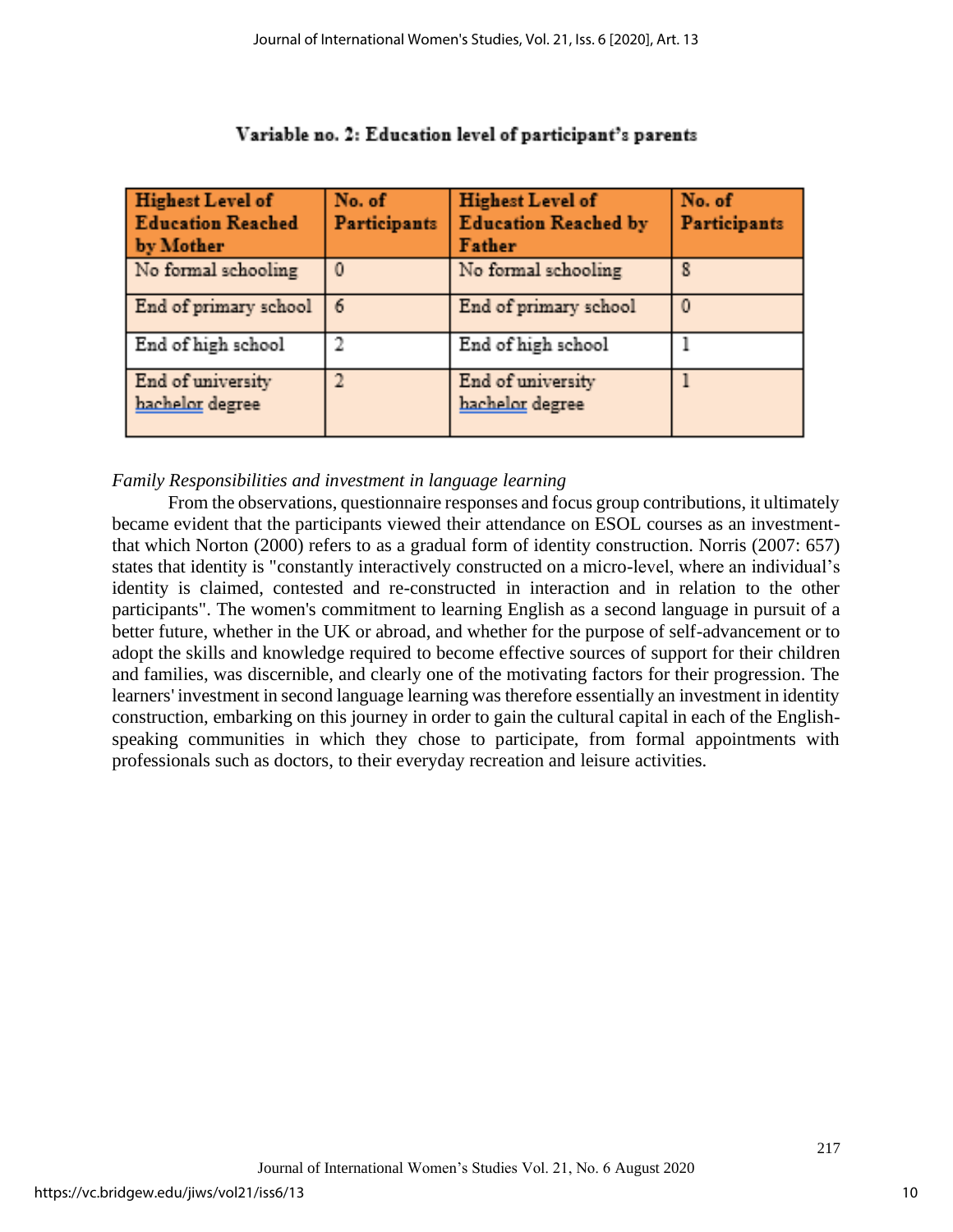|  |  | <b>Table of Variables</b> |
|--|--|---------------------------|
|--|--|---------------------------|

| <b>Concept</b>                                                          | <b>Dimension</b>                 | <b>Variables</b>                                                                                                            | <b>Operationalize</b><br><b>indicators</b> (procedures for measuring<br>variables, questions<br>ask<br>to<br>and<br>response categories)                    |
|-------------------------------------------------------------------------|----------------------------------|-----------------------------------------------------------------------------------------------------------------------------|-------------------------------------------------------------------------------------------------------------------------------------------------------------|
| <b>Educational</b><br><b>Background</b><br>and                          | <b>Educational</b><br>background | 1. Number of years<br>of formal schooling<br>participant received<br>in her first language                                  | Participant is asked in questionnaire to<br>state number of years of formal<br>schooling received or highest level of<br>education reached in home country. |
| <b>Identity:</b><br><b>Factors</b><br><b>Influencing</b><br><b>Arab</b> | <b>Educational</b><br>background | 2. Education level of<br>participant's parents                                                                              | Confirmed in the questionnaire by<br>asking participant about level of<br>formal schooling and/or further/higher<br>education her parents received.         |
| Women<br><b>Learning</b><br><b>English</b>                              | <b>Identity</b>                  | 3. Self-efficacy<br>beliefs, perceived<br>identity in language<br>learning, cultural<br>background,<br>cultural association | Students asked to self-report in<br>questionnaire by responding to a<br>series of statements using Likert<br>scales.                                        |
|                                                                         | Home<br>country                  | 4. Country of origin                                                                                                        | Ascertained in the questionnaire by<br>asking participant about her country<br>of origin.                                                                   |
|                                                                         | Length of<br>time in the<br>UK   | 5. Amount of time<br>spent in UK (in<br>years)                                                                              | Measured in the questionnaire by<br>asking participant to confirm date of<br>arrival in the UK.                                                             |

11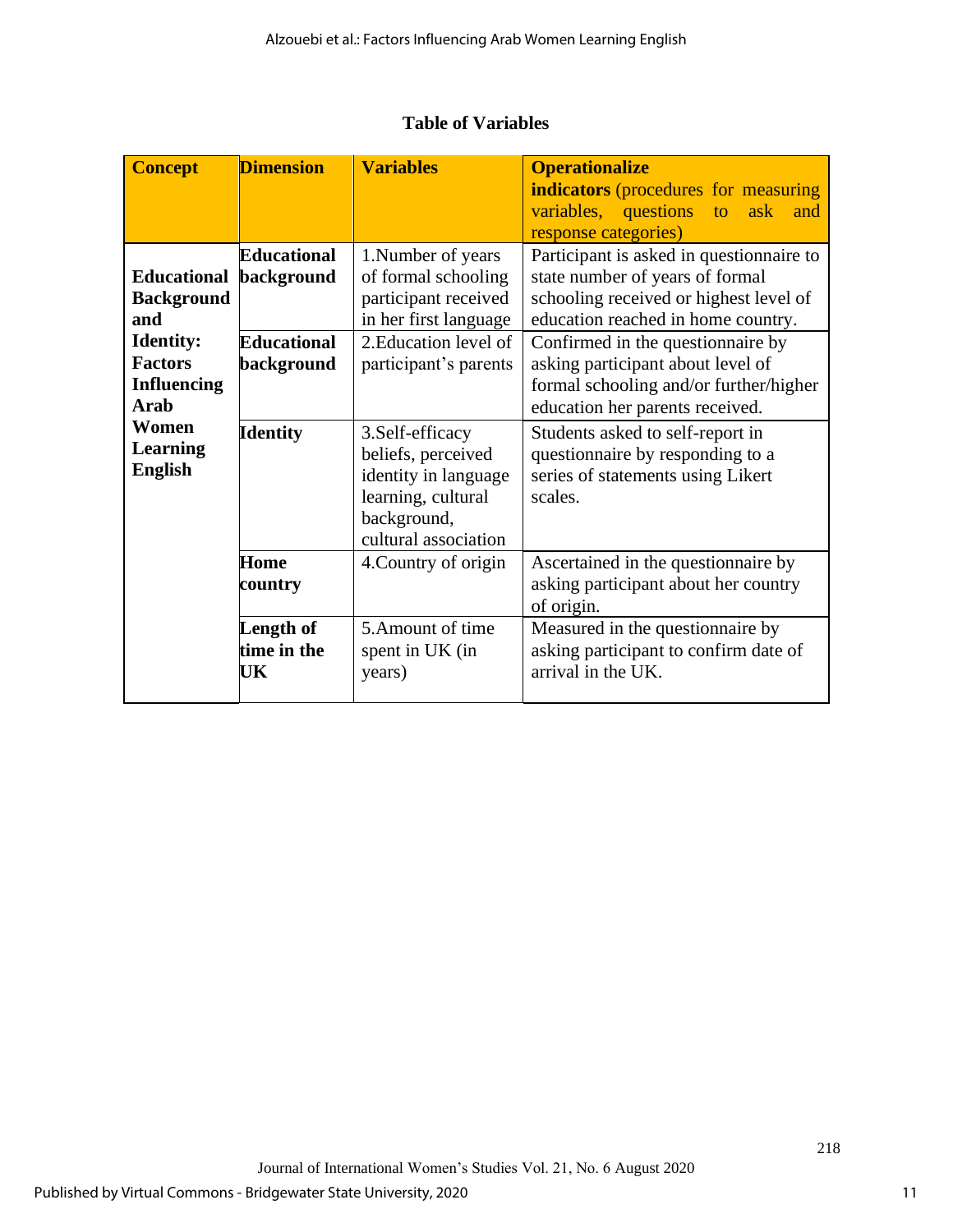## **Variable no. 3: Participants' self-efficacy beliefs, perceived identity in language learning, cultural background and cultural association**

| <b>STRONGLY AGREE</b>                                                           |
|---------------------------------------------------------------------------------|
| My personal values and moral standards                                          |
| Being a wife and/or mother                                                      |
| Being a good friend to those we really care about                               |
| My occupational choice and career plans                                         |
| My religion                                                                     |
| My reputation (what others think of me)                                         |
| My social class, the economic group we belong to whether lower, middle or upper |
| class                                                                           |
| My academic ability and performance (e.g. the grades we earn and comments we    |
| get from teachers)                                                              |
|                                                                                 |
| <b>AGREE</b>                                                                    |
| My ethnic background                                                            |
| My personal goals and hopes for the future                                      |
| My feeling of belonging to my community                                         |
| My physical appearance (my height, weight and the shape of my body)             |
| My feeling of pride in my country, being proud to be a citizen                  |
| My social behaviour, such as the way we act when meeting people                 |
|                                                                                 |
| <b>NEUTRAL</b>                                                                  |
| My feeling of being a unique person (being different from others)               |
| Where we live or where we was raised                                            |
| My physical abilities, being coordinated and good at athletic activities        |
| My first language, or my regional accent or dialect                             |
|                                                                                 |
| <b>DISAGREE</b>                                                                 |
| My political opinions or activities                                             |
| Being an ESOL student as an adult                                               |
| My age, belonging to my age group or being part of my generation                |
|                                                                                 |
| <b>STRONGLY DISAGREE</b>                                                        |
| The things we own (my possessions)                                              |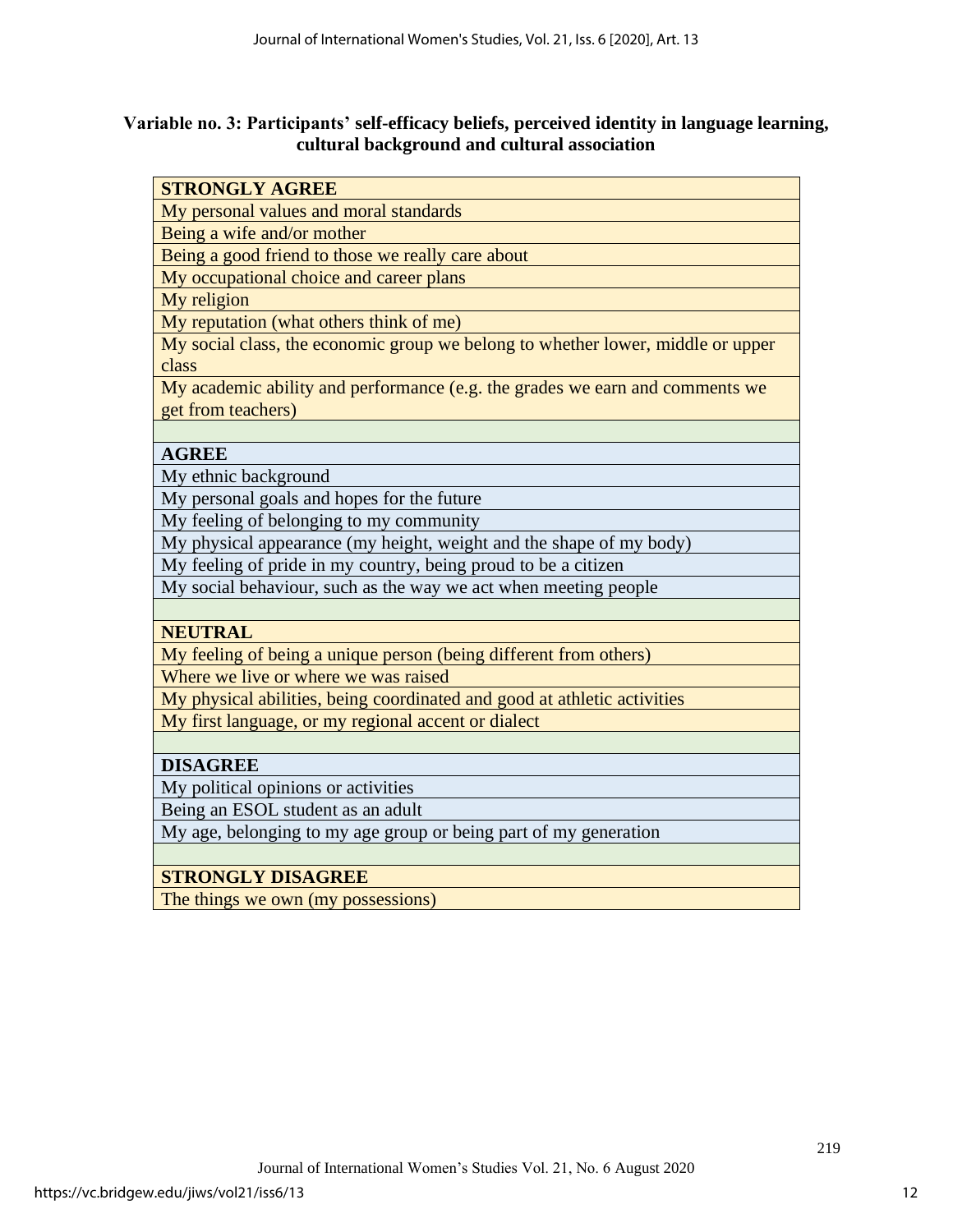| <b>Country of Origin</b> | <b>No. of Participants</b> |  |  |  |
|--------------------------|----------------------------|--|--|--|
|                          |                            |  |  |  |
| Libya                    | 3                          |  |  |  |
| Iraq                     | 2                          |  |  |  |
| Yemen                    | 3                          |  |  |  |
| Sudan                    | 1                          |  |  |  |
| Saudi Arabia             | 1                          |  |  |  |

**Variable no. 4: Country of origin**

| Variable no. 5: Amount of time spent in UK (in years) |  |  |  |  |  |
|-------------------------------------------------------|--|--|--|--|--|
|-------------------------------------------------------|--|--|--|--|--|

| <b>Length of Time in UK (years)</b> | <b>No. of Participants</b>  |
|-------------------------------------|-----------------------------|
| $\lt 1$                             | 2                           |
| $4 - 6$                             | 3                           |
| $7-9$                               |                             |
| $10 - 12$                           | $\mathcal{D}_{\mathcal{L}}$ |
| $20 - 22$                           | 2                           |

## **Discussion**

## *Educational background and language learning*

Of the four participants who were themselves educated to degree level in the present study, it was found that only one of their fathers was a university graduate. The findings of Dustmann's (1997) study indicated that, conditional on the education achieved by the individual him/herself, the father's education level has a strikingly prominent effect on language proficiency. Of greater interest was the fact that the mothers of these four graduate participants were educated to at least high school level, with two having graduated with degrees.

Parental education clearly interacts with the offspring's education, and the magnitude of this conditional effect is surprising. Educated mothers in particular however, assuming they have a high socio-economic status, are more likely to be able to provide their children with direct assistance in learning their mother tongue, and subsequently, a second language. This could take the form of paying for private tutoring or creating a home environment that is considered educationally favourable, including the purchase of more books for study in the home. The schools that the participants of this study attended in their home countries, which are often determined by their parents' socio-economic status, may have also led to different levels of resource availability to teach English as a second language. Schools in affluent areas are more likely to have additional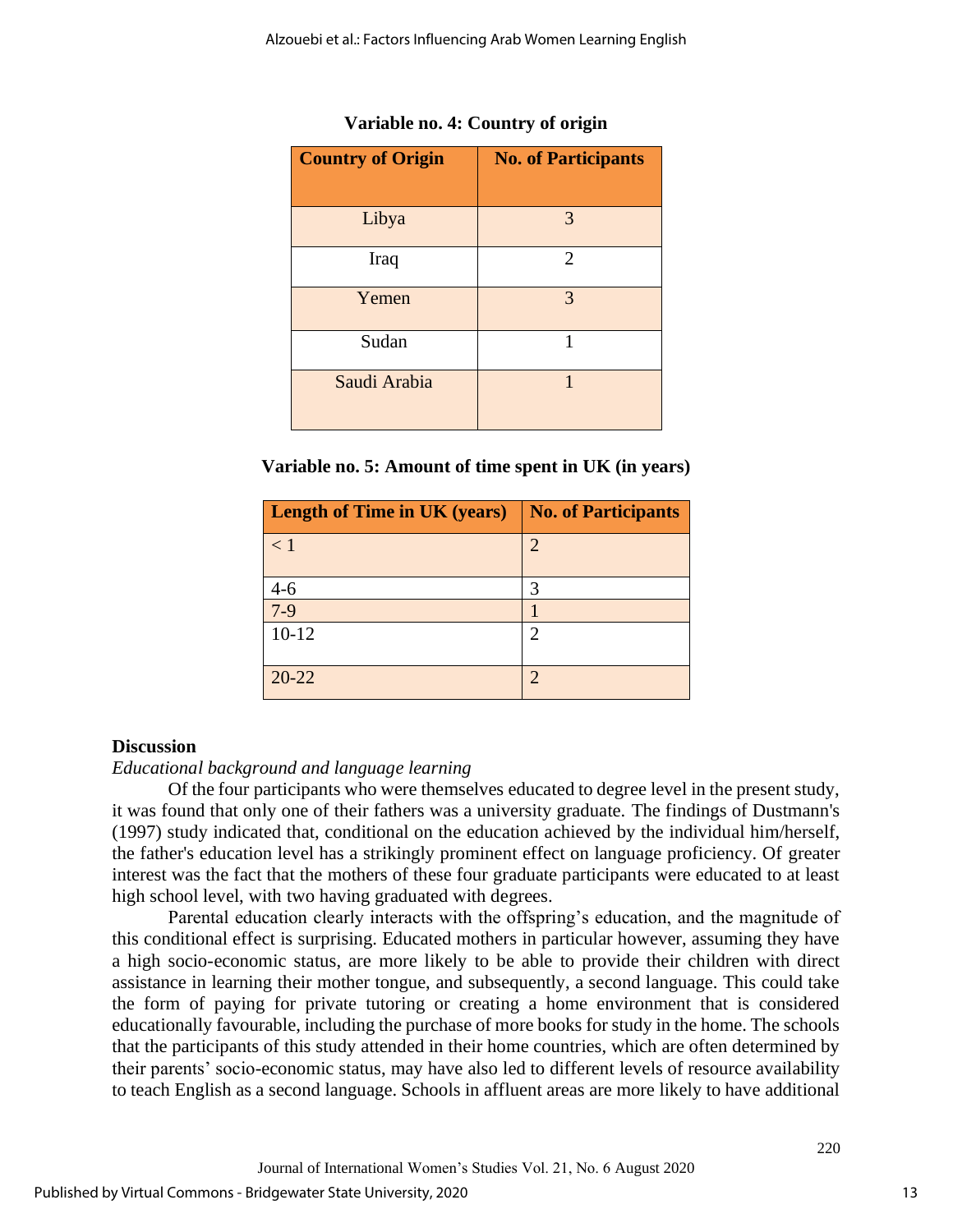resources for teaching the target language, including the most recent technological learning tools and better trained teachers with a stronger command of English. The students in those schools may also have had greater opportunities to use English as a second language.

Students' individual beliefs about their potential success in learning ESOL were particularly telling. Self-efficacy, which has been primarily approached as an individual's cognitive entity, may be much more socially oriented than has been considered the case thus far. Parents' beliefs about their children's ability to learn a second language, as well as learners' own beliefs about their competency, can be a predictor of their children's second language learning outcomes (Block and Cameron, 2002). Amal explained, for example, that great pressure was placed on her and her siblings to excel in education. She had grown up with the belief that it was simply unacceptable to fail, whether in the sciences or the arts, and argued that little emphasis was placed on the experience of learning itself. Further, she claimed that the education system in her home country did little to alleviate this stress, since curricula were overwhelmingly exam-based and target-driven.

Under this belief system, Amal undoubtedly achieved, as she graduated with an honours degree in Business Management and had an instilled confidence to achieve, which was evident in observations of the lessons. Nonetheless, she felt that she could have gained much more from her years in education than she did, although she did attribute the majority of her success to her mother. She explained that her mother's regard for education, her patience and her perseverance in the raising of her children to achieve their absolute potential, ultimately motivated and prepared her to succeed in learning English as a second language.

#### *Language and Power Relations*

The process of language learning in a foreign cultural environment during a period soon after arrival can be a confronting and challenging one (Norton, 2013). Since language learning is inevitably linked to the social and economic context in which the learning is placed- with factors such as immigration affecting English language learners (Hamilton and Hillier, 2006)- English language learning is integrally bound up in, and frequently defined by, the discourses of immigration controls and community cohesion (Rosenberg, 2007; Blackledge, 2006; Simpson and Whiteside, 2012). Bordieu (1977: 649) argued that effective communication will be established in a situation where "those who speak regard those who listen as worthy to listen, and […] those who listen regard those who speak as worthy to speak". The findings of the present study, whereby Ro'aa and Anisa- both of whom had been in the UK for less than one year at the time of interviewing- expressed that they felt 'too shy' to ask questions in class (thus hindering their learning of English effectively) and that their voices were 'not heard' echo those of Norton-Pierce's (1995) study on immigrant women in Canada and second language learning.

Bourdieu's (1999: 67) notion that the value assigned to an utterance depends on the power relations established between both parties was echoed in observations of these students in class. In this study, seven of the participants initially viewed themselves as *"immigrants with little power to speak English"*, but after only five months of language learning, these women's identities had developed into those of citizens with greater confidence to speak English, and in turn, to be recognised in this language. This echoes Norton-Pierce's (1995: 23) study on immigrant women in Canada and second language learning, which found, "it was only over time that Eva's conception of herself as an immigrant — an 'illegitimate' speaker of English — changed to a conception of herself as a multicultural citizen with the power to impose reception". As this particular participant,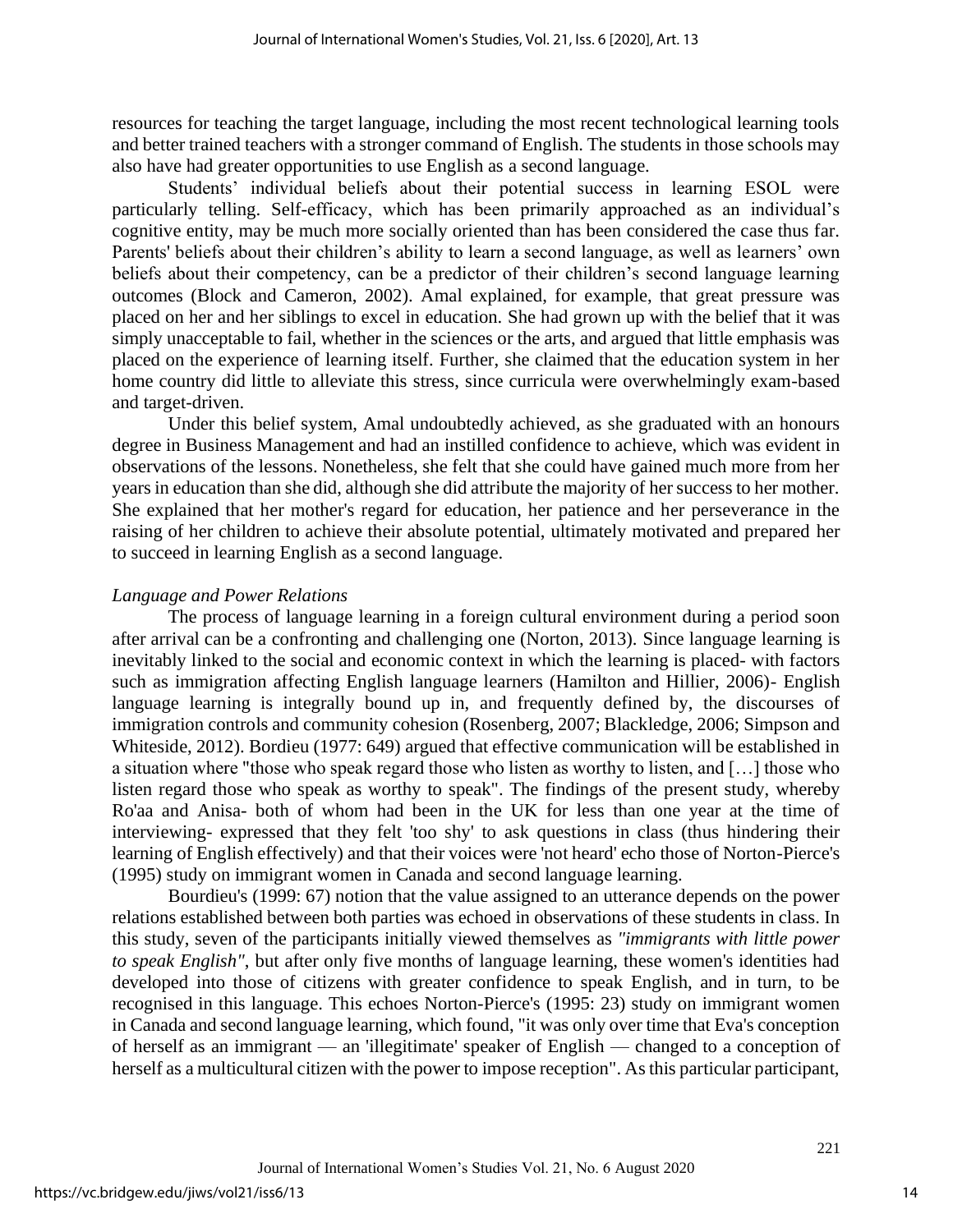Eve, continued to develop as a multicultural citizen, she developed with it an "awareness of her right to speak" (ibid, 1995: 25).

Austin's (1999) theory that dialogue between individuals is more than a simple conversation could also be seen in practice in this study, as the students debating who was to pose the question to their tutor appeared to be in a contest with their tutor. Here, participants' utterances were evidently perceived by them to possess value, as though there was a pursuit of symbolic profit taking place (Bourdieu, 1999), and therefore the learners were dwelling on their linguistic competence to raise the value of their words.

It is common for issues of poor dialogue and communication to surface when individuals from different social and cultural contexts fail to correctly understand each other. Nordby (2003: 64) argues that, "even if a speaker is genuinely interested in communicating with another person, it is difficult to secure successful communication if the other person's beliefs about the world are very different from the speaker's beliefs". Nonetheless, the ESOL teacher merely possessing knowledge of his or her students' cultural and personal beliefs does not guarantee successful communication. A teacher may be aware that his or her students have particular beliefs and experiences shaped by a specific social and cultural history yet choose to ignore this fact. Alternatively, a tutor may attribute to his or her students' beliefs with no clear reason why they would hold them. In situations as these, the issue is not one of meaning (Bach 1994; Davidson, 1984), but rather one concerning an unsympathetic attitude. It could therefore be argued that being neither uninformed of nor prejudiced towards a learner's socio-cultural context and background is essential for successful communication when persons from different social and cultural contexts interact.

#### *Family responsibilities and investment in language learning*

The effects of family responsibility can have adverse effects on work effort, particularly for women (Lobel and St.Clair, 1992). This is because low effort in work or study can limit opportunities for positive performance outcomes and progress. In this study, nine of the ten participants were married and/or had children, and six of these believed that their educational and career goals were unachievable for as long as they had young children. The focus group and observations revealed that this had a direct impact on their participation in class, as the defined targets simply did not seem realistically accessible whilst they were not able to commit with time and focus outside of lessons, and, at times, during lessons. Concerns about their children's health, worries about how they were going to fare in a major assignments, thinking about when and what to begin cooking when the ESOL lesson ends and who was going to collect the youngest from nursery were but a few of the responsibilities held by these wives and mothers, and which would occupy much of their concentration in lessons. Participants admitted that greater investment was ultimately a pre-requisite to their success, and that this should take the form of an active, ongoing and context-sensitive commitment to learning English as a second language whereby they expend their resources effectively in pursuit of a better future.

#### *Action Steps*

Based on these findings, possible action steps for practitioners include:

1. Establishing a safe and comfortable environment where all learners feel recognized, valued and a part of the whole. Naturally, this may take time as students adjust to a new setting, but the desired standards can be identified and set from the beginning of the course through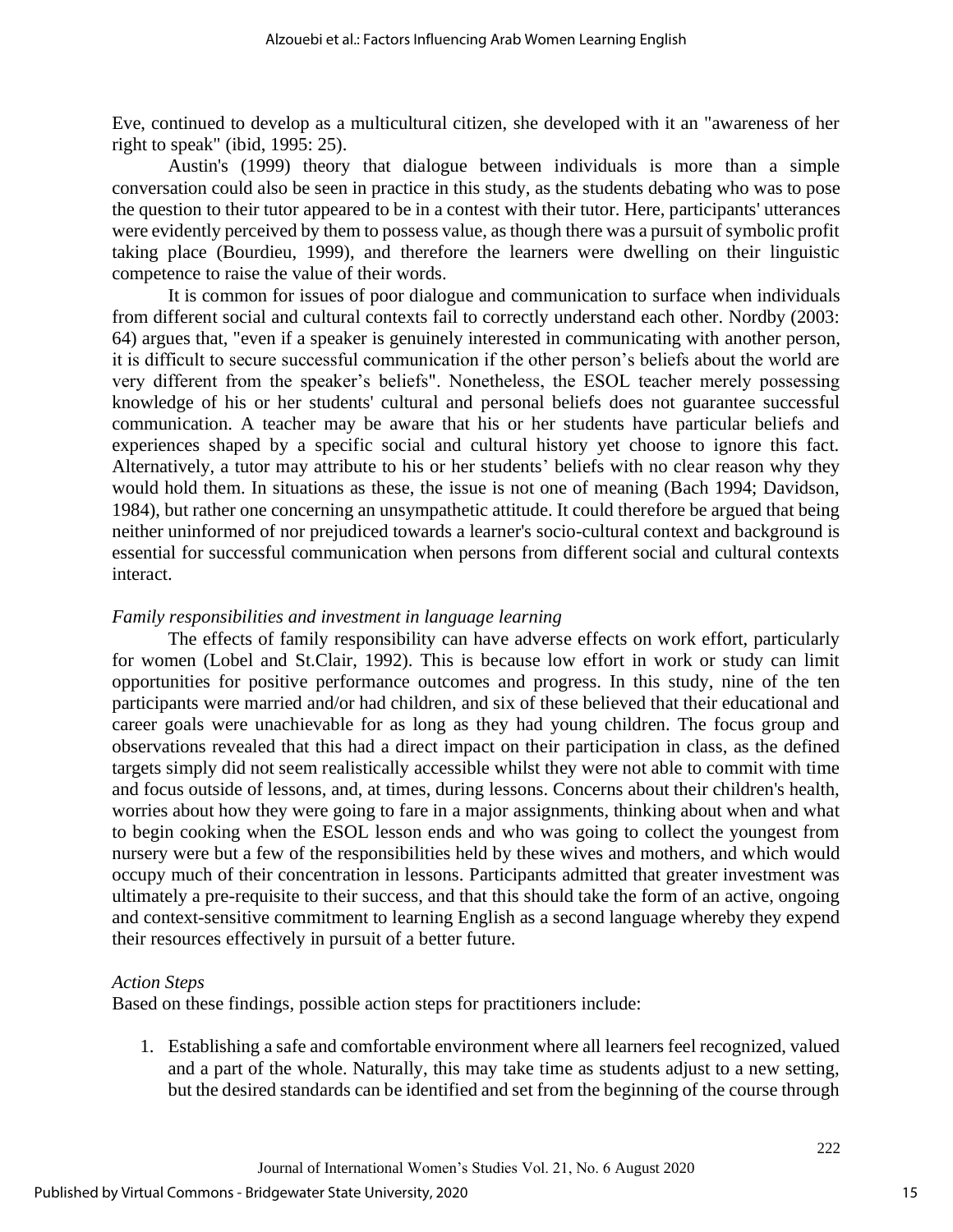ground rules. Students should be encouraged to devise the ground rules, whilst still approved by the tutor, in order to generate a sense of accountability and responsibility.

- 2. Dedicating time at the beginning of the course to conduct one-to-one sessions with the students for the purpose of getting to know them and their learning goals. Prior to this moment, students may not have thought about their goals, and therefore asking them encourages them to reflect on why they are actually learning English. They may come to realize that they are attending the ESOL course because they want to develop more independence, be able to help their children with schoolwork or become more confident conversing in English with friends. This knowledge of students' individual goals can then be used to plan and deliver lessons that will be of direct relevance and interest to them. The instructor can also use this opportunity to learn more about the learner's first language, which would help in understanding the linguistic difficulties faced by students in learning English as a second language. If the course has already begun and it is not feasible to assign an entire session for one-to-one discussions, individual learning plans (ILPs) can be used effectively to achieve a similar outcome. Encouraging learners to describe what they enjoyed or found challenging in lessons ultimately allows the teacher to keep a record of students' strengths and development needs and differentiate activities accordingly.
- 3. Catering to students' skills and exploiting their talents. Students who are artistically inclined, for example, could draw sketches of a story that can be read aloud to the class. Learners who enjoy cooking could bring in a dish and share the recipe to initiate a lesson on imperatives and instructions through recipe writing. The key for success in such an approach lies in getting to know the learners well so that their skills and experience are accurately identified. This eventually leads to the learners themselves to become the learning resources and can reduce the need for drawing out teaching materials from irrelevant contexts or outdated sources. Successful language learning is ultimately linked to the student's passion, and therefore an effective instructor should endeavour to find ways to connect to this passion.
- 4. Creating situations in which students will feel a sense of accomplishment. This can be achieved by building on learners' strengths. For example, if a learner constructs correct sentences in the present simple tense, this could be used as a starting point for the accomplishment of a wider goal, such as describing hobbies and interests on a CV. Offering positive feedback and reinforcement increases student satisfaction and encourages positive self-evaluation. Students who feel a sense of accomplishment will be better able to direct their own learning outcomes with a greater degree of self-confidence. Giving positive feedback should not, however, be mistaken for correcting mistakes without offering explanations. It is essential for the instructor to highlight the strengths in a student's work and to provide a clear explanation of their mistakes. Learners value their teachers' comments and ideas when they feel that their good work is acknowledged, and this encourages them to evaluate their work for further progression.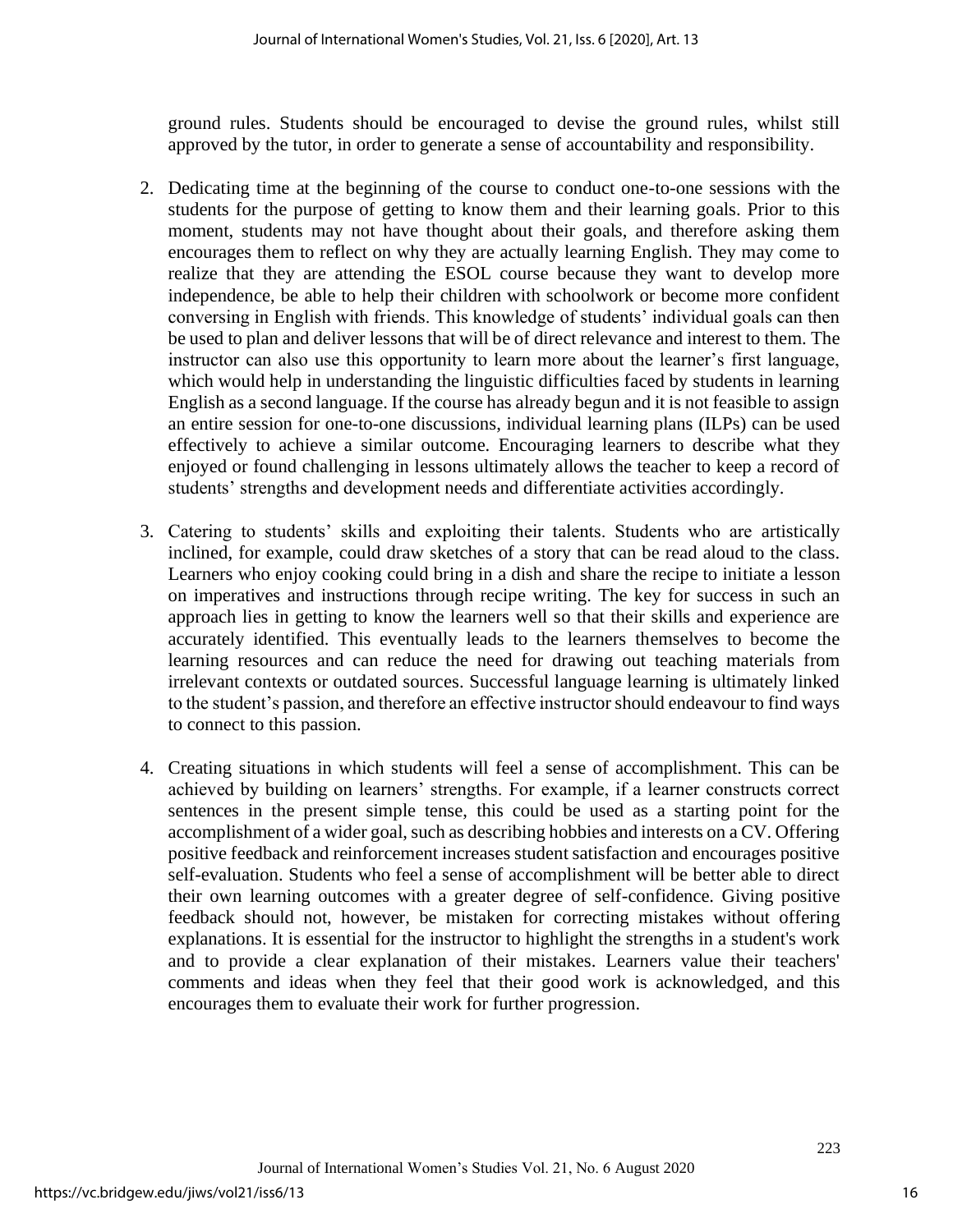#### **Conclusion**

The notions of educational background and identity were examined to address how participants' multi-faceted lives and experiences affect them as learners of English. In investigating the ESOL experiences of adult women in South Yorkshire through observations, questionnaires and a focus group, this study highlights how profound connections between educational background and self-efficacy beliefs can influence these learners in ways even they are not always conscious of. Such factors may also be unknown to tutors and policymakers, thus highlighting the importance of realising how these may intersect with students' motivations to learn.

Motivation is clearly a critical factor for second language acquisition as it defines students' willingness to approach learning. Teachers of English as a second language who hope to provide meaningful instruction, however, must strive beyond considering how to raise the motivational levels of their students within the four walls of the classroom. They must endeavour to thoroughly get to know their learners in order to appreciate how their individual identities, cultural backgrounds and experiences of education might shape their engagement with the course, their interaction with other students and, ultimately, their achievement in learning English. Fillmore and Snow (2000: 3) similarly argue that "Too few teachers share or know about their students' cultural and linguistic backgrounds". In order to teach ESOL students effectively, therefore, instructors must be conversant with their students' educational experiences and the culture leading to the formation of their *selves* for educational success. This can be accomplished through designated time for one-to-one sessions with each student at the beginning of the course and through purposeful, actively worked individual learning plans where learners can routinely communicate their experiences or concerns and receive critical feedback.

#### **Further research**

Further research in this field may take the form of an investigation of teachers' experiences of teaching ESOL to Arabic L1 speakers. This may be achieved by conducting focus groups whereby teachers have the opportunity to offer their insight into the areas of difficulty, both for their Arab students and for themselves as practitioners, in learning and teaching English as a second language. However, the recursive and often iterative nature of qualitative research suggests that a research question may be refined or altered as new data and issues surface in the study. Further, classrooms are complex environments in which teachers can engage in as many as 1000 interpersonal situations in the space of 6 hours, with as many as 200 or 300 interpersonal exchanges in an hour (Jackson, 1991). In turn, an almost infinite number of research questions are inherent in the context of the classroom, the context of teaching, and the context of learning, and thus examining the direct experiences and insight of teachers through reflection, observation, conversation and focus groups has the potential to serve a more relevant contribution to the study of learner achievement and progression in the field of English language learning.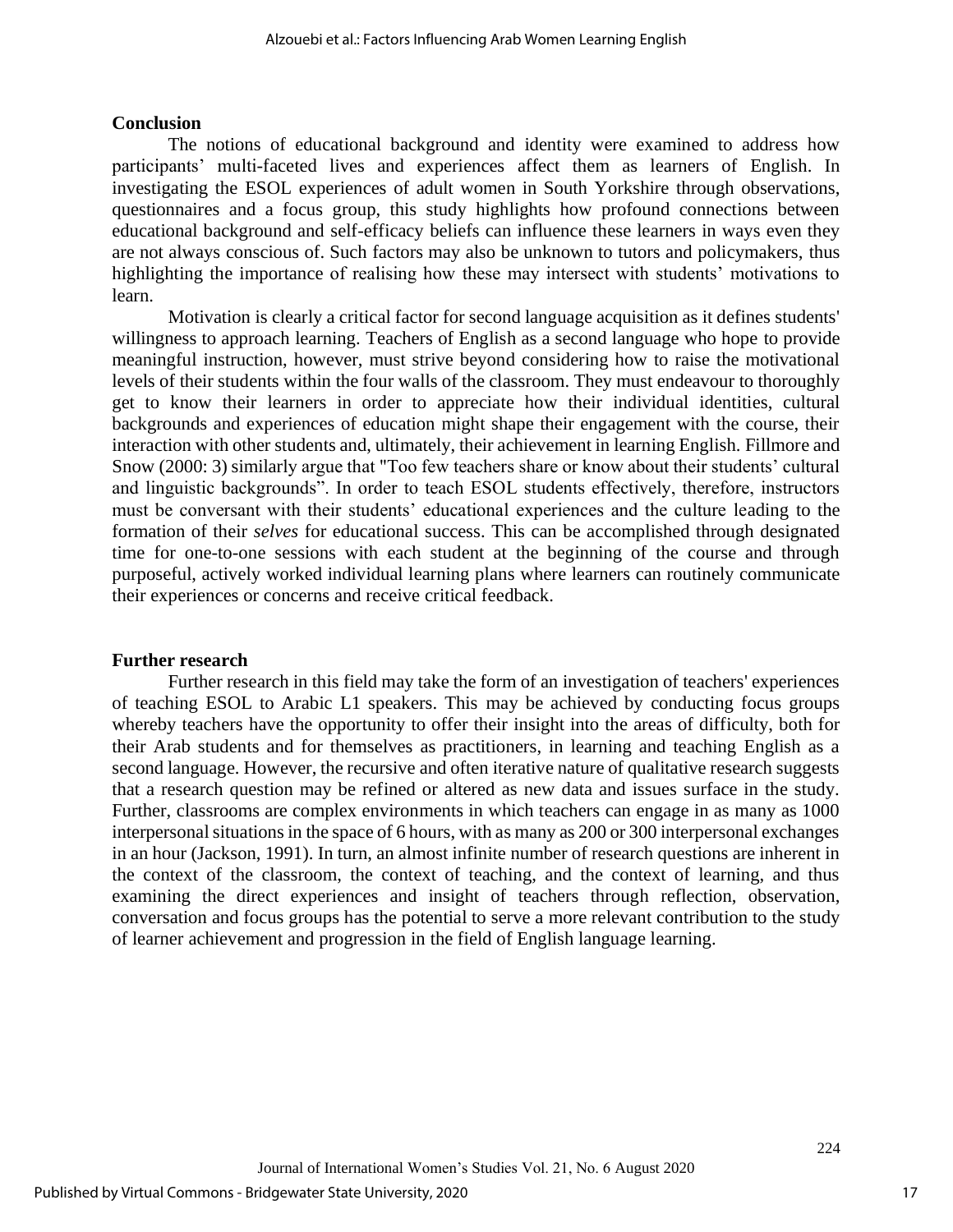## **Appendix 1 Research Participant Consent Form**

## **We would be grateful if you could read the information below and sign at the bottom.**

## **Researcher names: A, B, C**

**Research title:** Educational background and identity: factors influencing Arab women learning English

#### **About the researchers and the project:**

We interested in the learning experiences of Arab women studying English as a second language, and therefore the main purpose of my research is to explore how your educational background, and that of your parents, as well as your identity, shape your progress in learning English.

We are hoping to recruit 10 students whose first language is Arabic to take part in this research. In order to collect the data, we will firstly ask all participants to complete a questionnaire. We will then observe some English classes and organise a focus group with a small group of the participants. We will make notes throughout and may audio-record the focus with participants' permission. We will keep in touch with you about the progress of the study and we guarantee that your real name will not be used in the project.

- $\checkmark$  I have read the above information and we understand the purpose of the research project and my involvement in it. I agree to take part in the project.
- $\checkmark$  I understand that the researcher will do no harm by following ethical research guidelines and that her aim is to provide beneficial research for teachers of female Arab students.
- $\checkmark$  I understand that we may withdraw from the research project at any time, and that this will not affect my status now or in the future.
- $\checkmark$  I understand that my conversations and contributions may be audio-recorded during the focus group.
- $\checkmark$  I understand that notes will be taken during the focus group and observations.
- $\checkmark$  I understand that the information gathered in the research project may be published but that my personal information will remain confidential and we will not be identified in any published material without my prior consent.
- $\checkmark$  I understand that data will be stored in hard and electronic form by the researcher and by the university. This data will include any audiotapes and notes. we understand that we may have access to the data that concerns me if we give adequate notice (normally one week) to the researcher.
- $\checkmark$  I understand that we may contact the researcher by email or mobile if we need any more information about the research.

**Name**……………………………………… **Signature**……..………..………………..… **Date**………………..………………………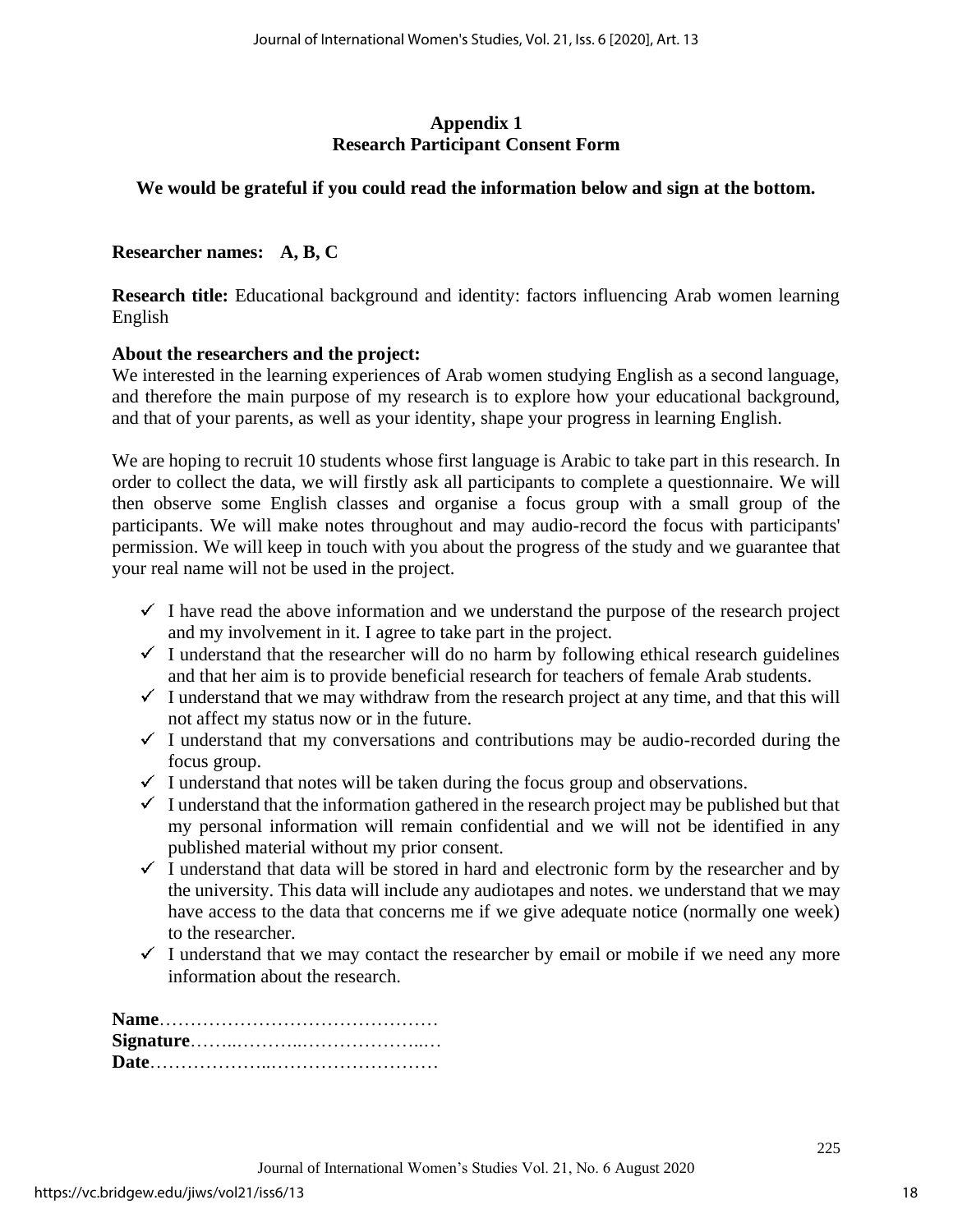## **Appendix 2 QUESTIONNAIRE**

## **Name:** Signature:

**Thank you for agreeing to participate in the research and complete this questionnaire. All responses will be confidential and your name will not be used in the project.**

|              | <b>Section 1: you and your family</b><br>Please circle your response. |           |                                                  |               |           |                |
|--------------|-----------------------------------------------------------------------|-----------|--------------------------------------------------|---------------|-----------|----------------|
| 1. Are you ? |                                                                       |           |                                                  |               |           |                |
| Male/Female  |                                                                       |           |                                                  |               |           |                |
|              | 2. How old are you?                                                   |           |                                                  |               |           |                |
| 18-23        | 24-29                                                                 | $30 - 35$ | $36-41$                                          | 42-47         | $48 - 53$ | $54+$          |
| 3. Are you ? |                                                                       |           |                                                  |               |           |                |
| Single       | married                                                               | divorced  | separated                                        | widowed other |           |                |
|              |                                                                       |           |                                                  |               |           |                |
|              | 4. Do you have children?                                              |           | Yes                                              |               |           | N <sub>o</sub> |
| How many?    |                                                                       |           |                                                  |               |           |                |
|              | 5. Do you work?                                                       |           | Yes                                              |               |           | N <sub>o</sub> |
|              | 5.1 What is your job?                                                 |           |                                                  |               |           |                |
|              |                                                                       |           | 5.2 How many hours do you work every week?       |               |           |                |
|              |                                                                       |           | 5.3 What language do you mainly use in your job? |               |           |                |

## **6. Which country do you come from?**

\_\_\_\_\_\_\_\_\_\_\_\_\_\_\_\_\_\_\_\_\_\_\_\_\_\_\_\_\_\_\_\_\_\_\_\_\_\_\_\_\_\_\_\_\_\_\_\_\_\_\_\_\_\_\_\_\_\_\_\_\_\_\_\_\_\_\_\_\_\_\_\_\_\_\_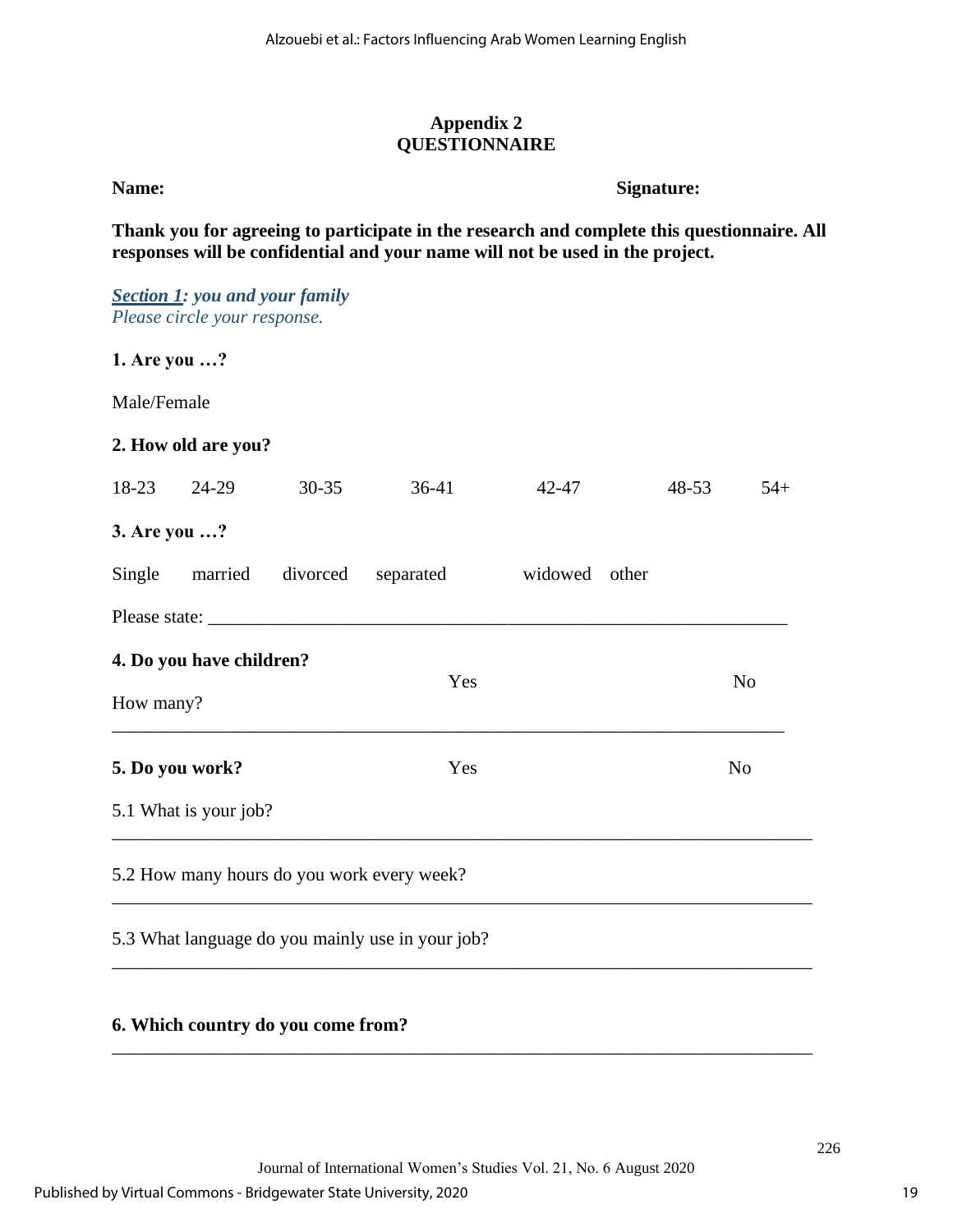| Yes                                                            |                                                                     | N <sub>0</sub>    |                                       |  |  |  |  |
|----------------------------------------------------------------|---------------------------------------------------------------------|-------------------|---------------------------------------|--|--|--|--|
| 8. What is your highest educational qualification and subject? |                                                                     |                   |                                       |  |  |  |  |
|                                                                |                                                                     |                   |                                       |  |  |  |  |
|                                                                | 9. What was the main language used when you got your qualification? |                   |                                       |  |  |  |  |
|                                                                | 10. What is your mother's highest educational qualification?        |                   |                                       |  |  |  |  |
|                                                                | 11. What is your father's highest educational qualification?        |                   |                                       |  |  |  |  |
| 12. How long have you been in the UK?                          |                                                                     |                   |                                       |  |  |  |  |
| Less than 1 year<br>7-9 years                                  | $1-3$ years<br>$10-12$ years                                        |                   | 4-6 years<br>More than 13 years       |  |  |  |  |
| 13. Do you currently live?                                     |                                                                     |                   |                                       |  |  |  |  |
|                                                                |                                                                     | with friend $(s)$ |                                       |  |  |  |  |
| Alone                                                          | with family $with$ relative(s)                                      |                   |                                       |  |  |  |  |
|                                                                | 14. What language did you first learn as a child?                   |                   |                                       |  |  |  |  |
| 15. Do you speak any other languages?                          |                                                                     |                   |                                       |  |  |  |  |
| Yes                                                            |                                                                     |                   | N <sub>o</sub>                        |  |  |  |  |
|                                                                |                                                                     |                   |                                       |  |  |  |  |
| <b>Section 2: your opinions on your progress</b>               |                                                                     |                   |                                       |  |  |  |  |
|                                                                | Please circle one number under each statement to show how you feel: |                   |                                       |  |  |  |  |
| Strongly disagree                                              | disagree<br>neutral<br>3<br>$\overline{2}$                          | agree             | strongly agree<br>$\overline{4}$<br>5 |  |  |  |  |
|                                                                | 16. The ESOL classes we go to help to make me more confident.       |                   |                                       |  |  |  |  |
| $\mathbf{1}$                                                   | $\overline{2}$<br>3                                                 |                   | 5<br>$\overline{4}$                   |  |  |  |  |

Journal of International Women's Studies Vol. 21, No. 6 August 2020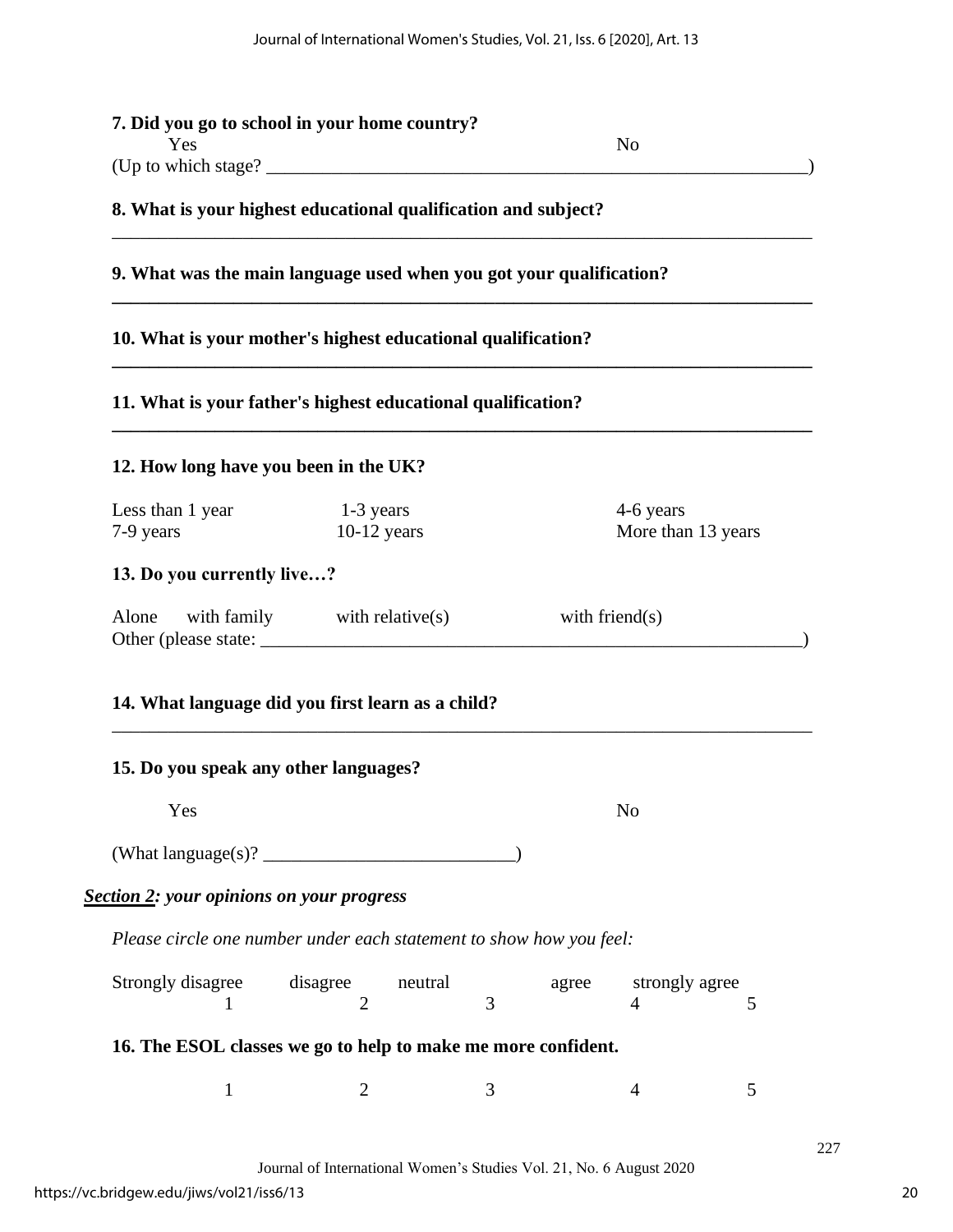**17. The ESOL classes we go to allow me to make new friends.**   $1 2 3 4 5$ **18. The ESOL classes we go to help me interact with people outside of class.**   $1 2 3 4 5$ **19. The ESOL classes we go to allow me to be able to travel more.**   $1 2 3 4 5$ **20. we always feel like contributing in the lesson.**  $1 2 3 4 5$ **21. we feel excited about coming to my ESOL classes.**  $1 \t 2 \t 3 \t 4 \t 5$ **22. we feel that coming to the ESOL classes will help me get a job.**   $1 2 3 4 5$ **23. Coming to the ESOL classes makes me want to get involved in other classes or activities.**  $1 2 3 4 5$ **24. Coming to the ESOL classes makes me want to continue learning English.**  $1 2 3 4 5$ **25. Coming to the ESOL classes makes me think more positively about my life.**  $1 2 3 4 5$ *Section 3: your language learning confidence Please circle one number under each statement to show how you feel:* Strongly disagree disagree neutral agree strongly agree  $1 2 3 4 5$ 

Journal of International Women's Studies Vol. 21, No. 6 August 2020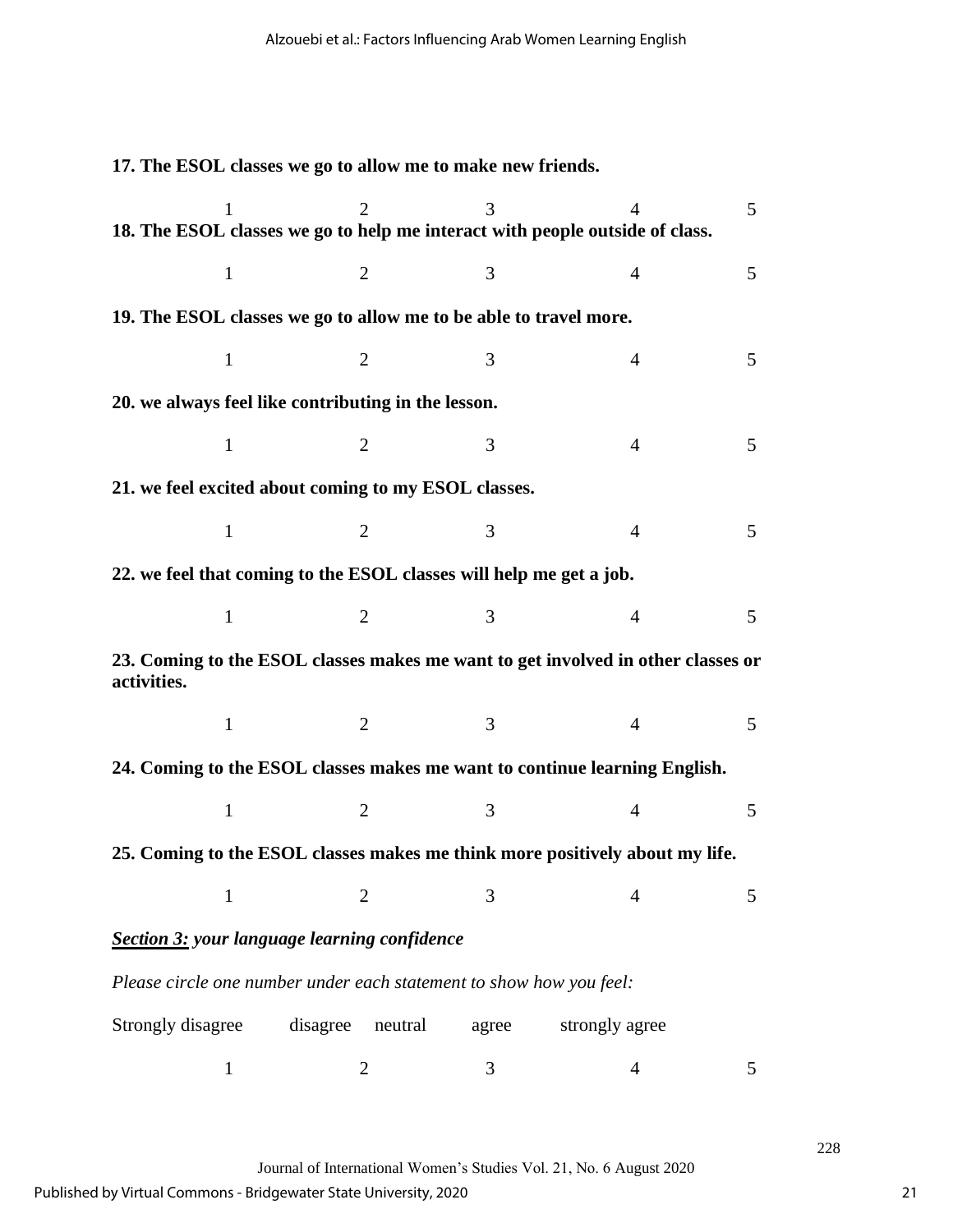**26. We get nervous when we am supposed to speak English in class.**   $1 2 3 4 5$ **27. I'm not afraid of making mistakes when we read out loud in English.**  $1 2 3 4 5$ **28. We feel frustrated when we don't understand every word my English teacher says.**  $1 2 3 4 5$ **29. We often get bored or distracted in my English class.**   $1 2 3 4 5$ **30. We feel a lot of pressure to do well when we have a test in English.**   $1 \t 2 \t 3 \t 4 \t 5$ **31. We like the way that English is taught in my class.**  $1 2 3 4 5$ **32. We think English is easier for me than other students in my class.**   $1 \t 2 \t 3 \t 4 \t 5$ **33. We don't worry about getting bad grades in English.**   $1 2 3 4 5$ **34. We would be willing to speak English with a native speaker we didn't know.**   $1 2 3 4 5$ **35. We think we am good at learning languages.**  $1 2 3 4 5$ **36. We enjoy learning English.**   $1 2 3 4 5$ 

Please explain this answer- what do you like or not like about it?

Journal of International Women's Studies Vol. 21, No. 6 August 2020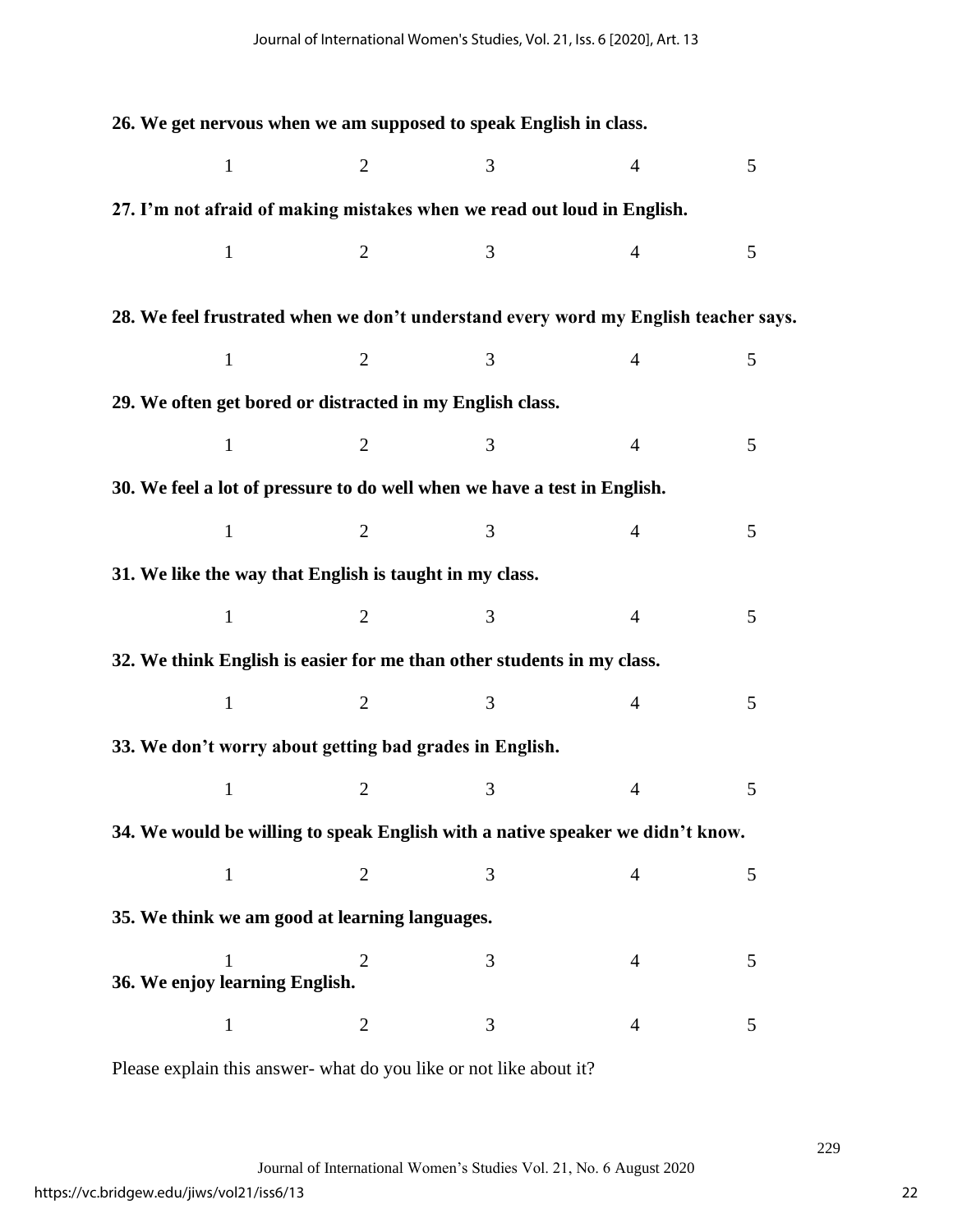## *Section 4: your identity*

*These statements describe different aspects of identity.*

*Please read each statement carefully and choose a number from the scale below to show how important you feel it is to your sense of who you are.*

| Not important                                                                           |                | extremely important |                |   |  |  |  |  |
|-----------------------------------------------------------------------------------------|----------------|---------------------|----------------|---|--|--|--|--|
|                                                                                         | $\overline{2}$ | 3                   | 4              | 5 |  |  |  |  |
| 37. The things we own (my possessions)                                                  |                |                     |                |   |  |  |  |  |
|                                                                                         | 2              | 3                   | 4              | 5 |  |  |  |  |
| 38. My personal values and moral standards                                              |                |                     |                |   |  |  |  |  |
|                                                                                         |                | 3                   | 4              | 5 |  |  |  |  |
| 39. My age, belonging to my age group or being part of my generation                    |                |                     |                |   |  |  |  |  |
|                                                                                         | 2              | 3                   | 4              | 5 |  |  |  |  |
|                                                                                         |                |                     |                |   |  |  |  |  |
| 40. My first language, or my regional accent or dialect                                 |                | 3                   | 4              | 5 |  |  |  |  |
|                                                                                         |                |                     |                |   |  |  |  |  |
| 41. My ethnic background<br>1                                                           | $\overline{2}$ | 3                   | $\overline{4}$ | 5 |  |  |  |  |
|                                                                                         |                |                     |                |   |  |  |  |  |
| 42. My social class                                                                     | $\overline{2}$ | 3                   | 4              | 5 |  |  |  |  |
|                                                                                         |                |                     |                |   |  |  |  |  |
| 43. My religion                                                                         |                |                     |                |   |  |  |  |  |
| 1                                                                                       | $\overline{2}$ | 3                   | 4              | 5 |  |  |  |  |
| 44. My social behaviour, such as the way we act when meeting people                     |                |                     |                |   |  |  |  |  |
|                                                                                         |                |                     |                | 5 |  |  |  |  |
| 45. My physical appearance (my height, weight, colour or shape of my body)              |                |                     |                |   |  |  |  |  |
| 1                                                                                       | 2              |                     | 4              | 5 |  |  |  |  |
| 46. My personal goals for the future                                                    |                |                     |                |   |  |  |  |  |
|                                                                                         | 2              | 3                   | 4              | 5 |  |  |  |  |
| 47. My academic ability and performance (e.g. the grades we achieve and comments we get |                |                     |                |   |  |  |  |  |
| from my teachers)                                                                       |                |                     |                |   |  |  |  |  |
| 1                                                                                       | $\mathbf{2}$   | 3                   | 4              | 5 |  |  |  |  |
| 48. My career plans                                                                     |                |                     |                |   |  |  |  |  |
|                                                                                         | 2              | 3                   | 4              | 5 |  |  |  |  |

Journal of International Women's Studies Vol. 21, No. 6 August 2020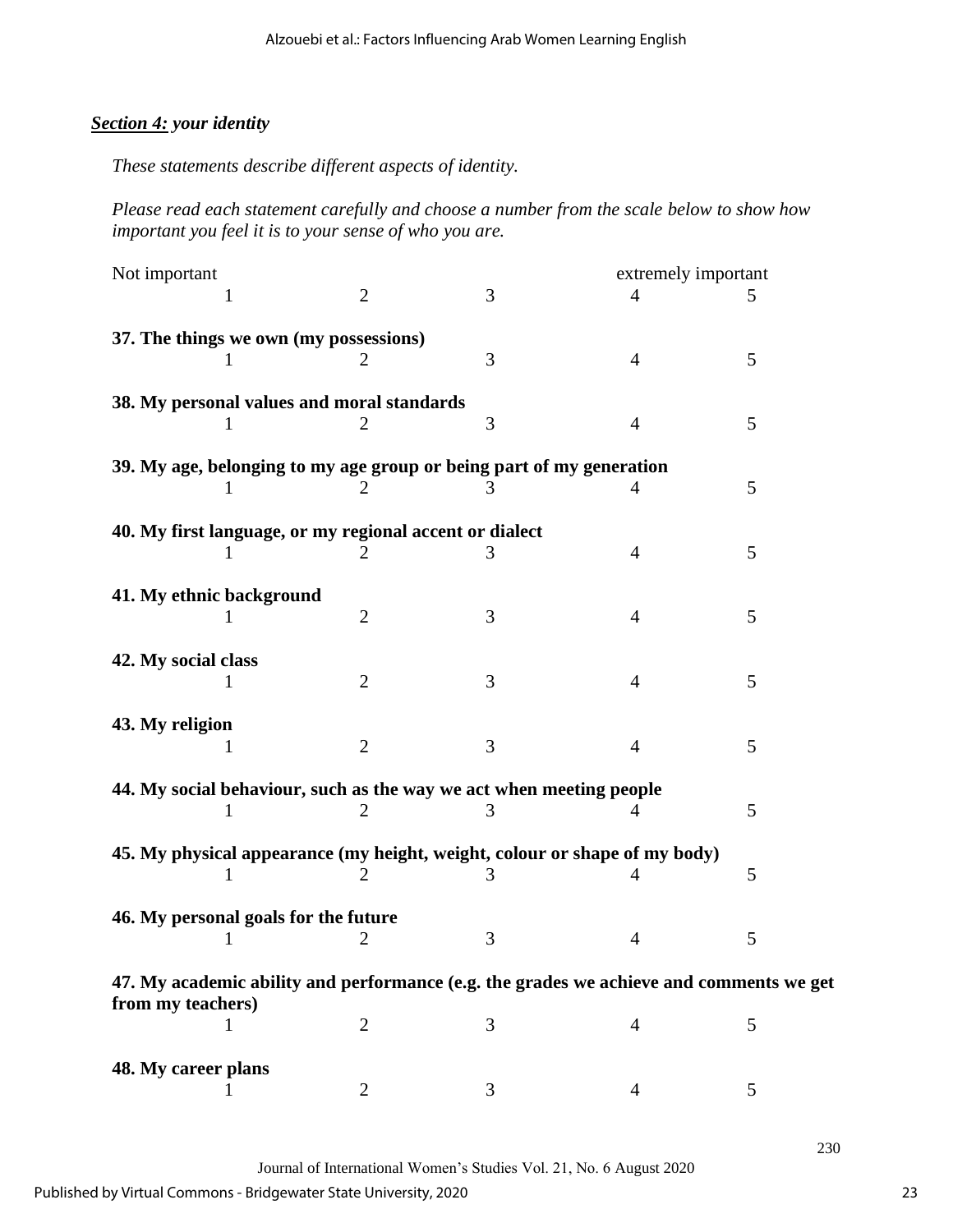|                         |                                                       |                | 49. My feeling of being a unique person (being different from others)        |                |   |
|-------------------------|-------------------------------------------------------|----------------|------------------------------------------------------------------------------|----------------|---|
|                         |                                                       |                | 3                                                                            | 4              | 5 |
|                         | 50. My reputation (what others think of me)           |                |                                                                              |                |   |
|                         |                                                       |                | 3                                                                            | $\overline{4}$ | 5 |
|                         |                                                       |                | 51. My feeling of pride in my country, being proud to be a citizen           |                |   |
|                         |                                                       | 2              | 3                                                                            | 4              | 5 |
|                         | 52. My feeling of belonging to my community           |                |                                                                              |                |   |
|                         |                                                       | 2              | 3                                                                            | $\overline{4}$ | 5 |
|                         |                                                       |                |                                                                              |                |   |
|                         | 53. Where we live or where we were raised             |                |                                                                              |                |   |
|                         | 1                                                     | 2              | 3                                                                            | $\overline{4}$ | 5 |
|                         | 54. Being a good friend to those we really care about |                |                                                                              |                |   |
|                         |                                                       | 2              | 3                                                                            | 4              | 5 |
|                         |                                                       |                | 55. My physical abilities, being coordinated and good at athletic activities |                |   |
|                         |                                                       |                |                                                                              | 4              | 5 |
|                         | 56. My political opinions or activities               |                |                                                                              |                |   |
|                         |                                                       | 2              | 3                                                                            | $\overline{4}$ | 5 |
|                         | 57. Being an ESOL student as an adult                 |                |                                                                              |                |   |
|                         | 1                                                     | 2              | 3                                                                            | $\overline{4}$ | 5 |
| 58. Being a wife/mother |                                                       |                |                                                                              |                |   |
|                         |                                                       | $\overline{2}$ | 3                                                                            | 4              | 5 |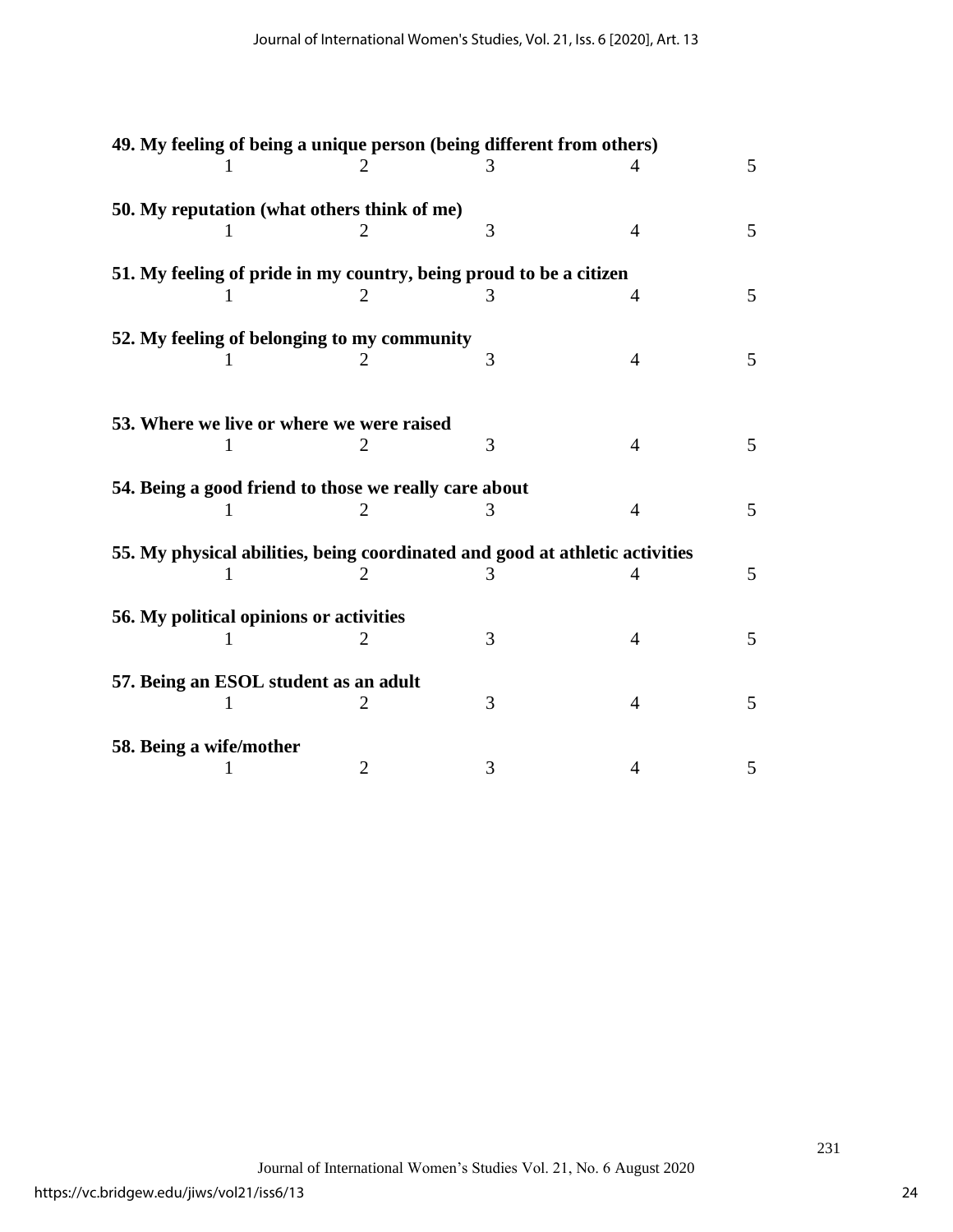#### **References**

- Altakhaineh, A. (2010). The main theories in Second Language Acquisition (SLA). [Online]. *Articlesbase*.http://www.articlesbase.com/languages-articles/the-main-theories-insecond-language-acquisition-sla-3912299.html.
- Austin, J. (1999). How to do things with words. In: Jaworski, A. and Coupland, N. (eds.) *The Discourse Reader*, London Routledge, 63–75.
- Bach, K. (1994). *Thought and Language*. Oxford, Clarendon Press.
- Blackledge, A. (2006). The Magical Frontier between the Dominant and Dominated: Sociolinguistics and Social Justice in a Multilingual World. *Journal of Multilingual and Multicultural Development,* **27** (1), 22‐ 41.
- BIS (Department for Business, Innovation and Skills). (2013). *Evaluation of the Impact of Learning Below Level 2.* London, Department for Business Innovation and Skills Data Service.
- Block, D. (2007). The Rise of Identity in SLA Research, Post Firth and Wagner. The Modern Language Journal, 91 (1), 863-876.
- Block, D. and Cameron, D., (eds.). (2002). *Globalization and language teaching*. London, Routledge.
- Borjas, G. (1987). Self-Selection and the Earnings of Immigrants, *American Economic Review,* **77** (1), 531-553.
- Bourdieu, P. (1999). Language and symbolic power. Translated by Raymond, G. and Adamson, M. In: Jaworski, A. and Coupland, N. (eds.) *The Discourse Reader*, London Routledge, 502- 5013.
- Burton, D. and Bartlett, S. (eds.) (2009). *Key Issues for Education Researchers*. London, SAGE Publications.
- Cohen, L., Manion, L. and Morrison, K. (2011). *Research Methods in Education* (7th Ed.), London, RoutledgeFalmer.
- Dame Louise Casey (2016). *The Casey Review: A review into opportunity and integration.*  [online]. Accessed: https://www.gov.uk/government/publications/the-casey-review-areview-into-opportunity-and-integration.
- Davidson, D. (1984). *Inquiries into Truth and Interpretation*. Oxford, Clarendon Press.
- DfES (2003). *Skills for Life, the national strategy for improving adult literacy and numeracy skills. Focus on delivery to 2007.* London, Department for Education and Skills.
- Dörnyei, Z. (2003). Attitudes, orientations, and motivations in language learning: Advances in theory, research and applications. *Language Learning,* **53** (1), 3-32.
- Dustmann, C. (1997). The Effects of Education, Parental Background and Ethnic Concentration on Language. *The Quarterly Review of Economics and Finance*, **37** (Special Issue), 245- 262. Last accessed 28 February 2015 from University College of London at: [http://www.ucl.ac.uk/~uctpb21/Cpapers/effectsofeducation.pdf.](http://www.ucl.ac.uk/~uctpb21/Cpapers/effectsofeducation.pdf)
- Falsafi, L. (2010). Learner identity. *A sociocultural approach to how people recognize and construct themselves as learners.* University Barcelona, BPC.
- Fillmore, L. and Snow, C. (2000). *What Teachers Need to Know About Language?* [Online]. Special Report. Harvard Graduate School of Education, Languages and Linguistics. Last accessed 20 April 2015 at: http://people.ucsc.edu/~ktellez/wong-fill-snow.html.
- Firth, A. and Wagner, J. (1997). On discourse, communication, and (some) fundamental concepts in SLA research. *Modern Language Journal*, **81** (3), 286-300.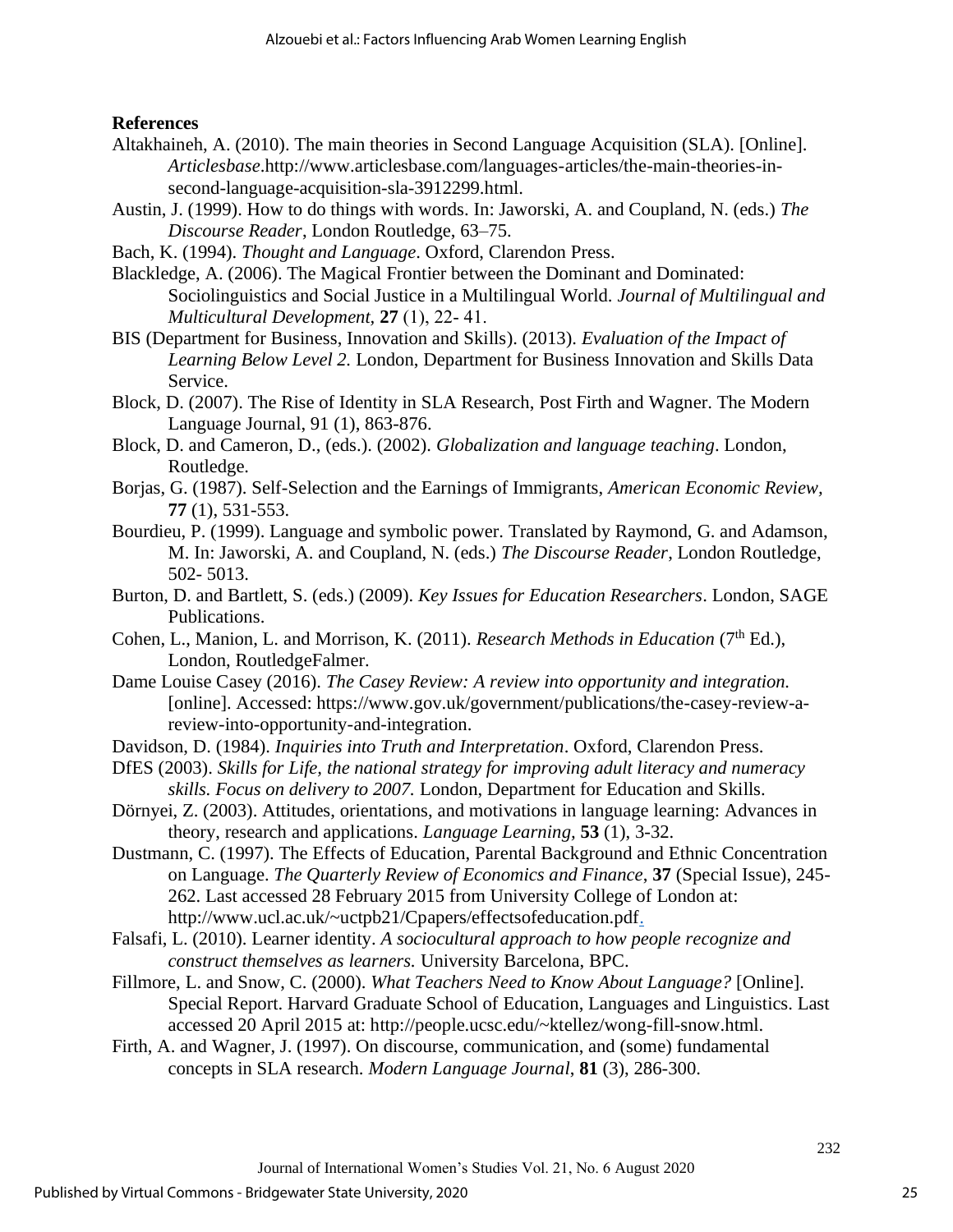- Frable, D. (1997). Gender, racial, ethnic, sexual and class identities. *Annual Review of Psychology*, 24 (1), 139-157.
- Fullilove, M. (1996). Psychiatric implications of displacement: Contributions from the psychology of place. *The American Journal of Psychiatry*, 153 (1), 1516–1523.
- Gardner, R. (2006). The socio-educational model of second language acquisition: A research paradigm. *Eurosla Yearbook,* 6 (1), 237-260.
- Hamilton, M. and Hillier, Y. (2006). *Changing Faces*. Stoke on Trent, Trentham Books.
- Hanania, E. and Gradman, H. (1977), Acquisition of English Structures: A Case Study of an Adult Native Speaker of Arabic in an English-Speaking Environment. *Language Learning,* 27 (1), 75–91.
- HM Government (2018). *Integrated Communities Strategy Green Paper* [online]. Accessed: [https://assets.publishing.service.gov.uk/government/uploads/system/uploads/attachment\\_](https://assets.publishing.service.gov.uk/government/uploads/system/uploads/attachment_data/file/696993/Integrated_Communities_Strategy.pdf) [data/file/696993/Integrated\\_Communities\\_Strategy.pdf.](https://assets.publishing.service.gov.uk/government/uploads/system/uploads/attachment_data/file/696993/Integrated_Communities_Strategy.pdf)
- Holloway, M. (1999). *Selves and others: exploring language and identity.* Oxford, Oxford University Press.
- Jackson, P. (1991). *Life in Classrooms*. (New Ed.). London, Teachers College Press.
- Jick, T. (1979). Mixing qualitative and quantitative methods: Triangulation in action. *Administrative Science Quarterly,* 24 (4), 602-611.
- Lin, A. (ed.). (2007). *Problematizing identity: Everyday struggles in language, culture, and education.* London, Lawrence Erlbaum.
- Lobel, S and St. Clair, L. (1992). Effects of Family Responsibilities, Gender, and Career Identity Salience on Performance Outcomes. *The Academy of Management Journal*, 35 (5), 1057- 1069.
- NIACE (2011). *Life and Society.* [Online]. Last accessed 12 March 2015 at: [http://www.niace.org.uk/our-work/life-and-society.](http://www.niace.org.uk/our-work/life-and-society)
- Nordby, H. (2003). Concept Possession and Incorrect Understanding, *Philosophical Explorations*, 4 (1), 55-70.
- Norton, B. (2013). *Identity and Language Learning: Extending the Conversation* (2nd Ed.), Bristol, Multilingual Matters.
- Norton, B. (2000). *Identity and language learning: Gender, ethnicity, and educational change*. Harlow, Longman.
- Norton-Peirce, B. (1995). Social identity, investment, and language learning. *TESOL Quarterly,*  29 (1), 9-31.
- Norris, S. (2007). The micro-politics of personal, national and ethnicity identity. *Discourse and Society* 18 (5), 653-674.
- Parliament UK (2017). *English Language- Education: Question 108238.* [online]. Accessed: https://www.parliament.uk/written-questions-answers-statements/writtenquestion/commons/2017-10-17/108238 (BIS, 2013: 115-6).
- Rosenberg, S. (2007). *A Critical History of ESOL in the UK, 1870‐2006*. Leicester, NIACE.
- Scott, M. and Tucker, R. (1974). Error Analysis and English Language Strategies of Arab students. *Language Learning,* 24 (1), 69-97.
- Simpson, J. and Whiteside, A. (2012). Politics, policy and practice: ESOL in the UK and the USA. *Working Papers in Urban Languages and Literacies,* 87 (1), 1‐22.
- Solon, G. (1992). Inter-generational Income Mobility in the United States, *American Economic Review*, 82 (2), 393-408.